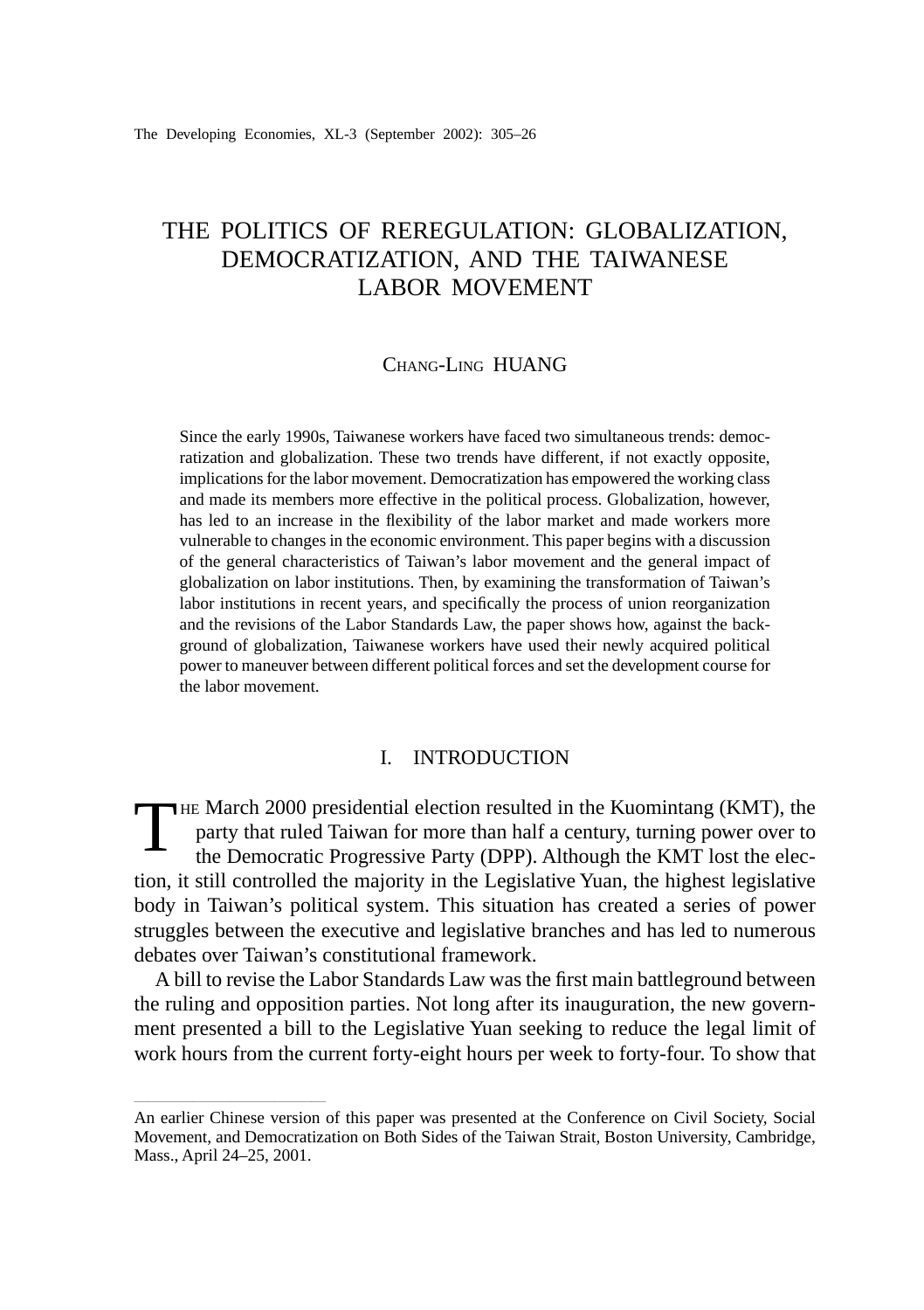the party still had the power to control national policies in spite of having lost the presidential election, the KMT members revised the bill in the Legislative Yuan and further reduced the legal limit to eighty-four hours every two weeks. Within the next six months, the new government—to the surprise and with the opposition of many labor activists—made three attempts to reverse the bill back to forty-four hours a week. Those in labor movement circles, including the unions and labor organizations that were close to the DPP, formed the "Coalition for 84 Work Hours" to oppose the government's attempts. The issue was eventually settled at the end of December, when a law was enacted mandating eighty-four work hours every two weeks, with the new regulations to be put into practice in 2001.

Because of the change in government, the work-hour-reduction bill attracted much media attention. The media focused on the political struggles between the government and the opposition in passing the bill. For the Taiwanese workers, however, the struggles began long before the turnover of the ruling party. Taiwanese workers since the early 1990s have faced two simultaneous trends: democratization and globalization.<sup>1</sup> These two trends have different, if not exactly opposite, implications for the labor movement. Democratization empowered the working class and made it more effective in the political process. Globalization, however, increased the flexibility of the labor market and made workers more vulnerable in the economic environment. In the following sections, I will first discuss the general characteristics of Taiwan's labor movement and the general impact of globalization on labor institutions. And, then, by examining the transformation of Taiwan's labor institutions in recent years, especially the process of union reorganization and the revisions of the Labor Standards Law, I will demonstrate how, against the background of globalization, Taiwanese workers have used their newly acquired political power to maneuver between different political forces and set the development course for Taiwan's labor movement.

## II. DEMOCRATIZATION AND THE TAIWANESE LABOR MOVEMENT

By conventional standards, the Taiwanese labor movement is weak. In terms of both organizational strength and mobilizational capacity, the movement is nowhere

<sup>&</sup>lt;sup>1</sup> Scholars give different definitions for a completed democratization process. For example, Mainwaring, O'Donnell, and Valenzuela (1992) divide the democratization process into two stages. The first stage is from the breakdown of the authoritarian regime to the establishment of a popularly elected government, followed by a second stage to the establishment of a democratic regime. Linz and Stepan's (1996) concep of democratization is similarly defined. Others, like Huntington (1991), argue that whether or not the ruling authoritarian government leaves office is an important criterion. Huntington holds that two political turnovers must have taken place for democracy to be consolidated. Przeworski and Limongi (1997) argue that democracy prevails only when the authoritarian party experiences the loss of either the highest executive office or control of the legislative organ of the government. According to Przeworski and Limongi's definition, Taiwan did not become a democracy until after the March 2000 presidential election.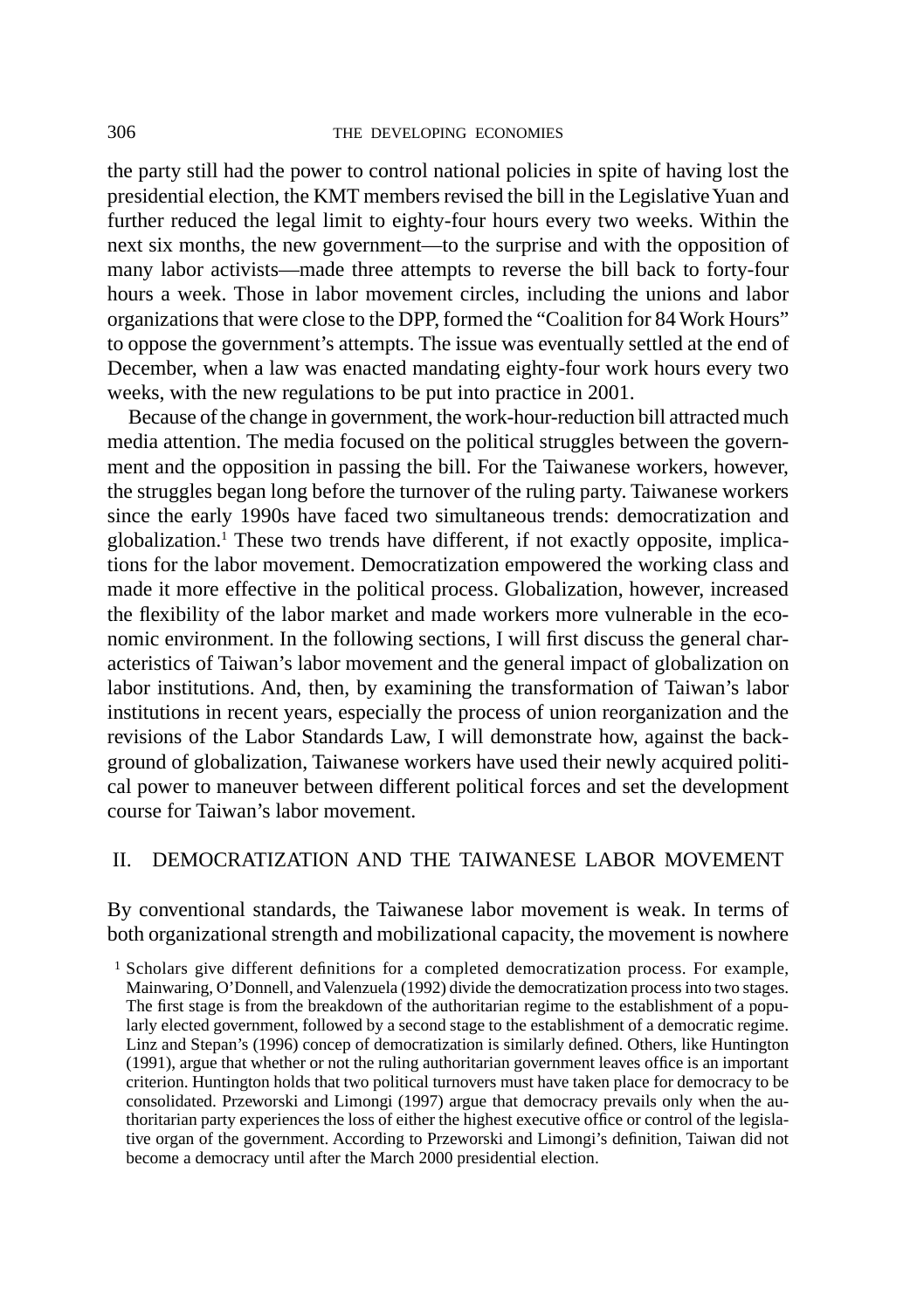to be compared to its counterpart in many developing countries. Many have attributed the acquiescence of Taiwanese workers to either the highly decentralized industrial structure (Koo 1989; Shin 1994, pp. 247–83) or the long-term political control of the authoritarian KMT government (Hsu 1987; Choi 1989). It is argued that the predominance of the small and medium-sized enterprises (SMEs) in the economy makes collective action difficult, and that the state repression makes collective action impossible. These two popular arguments have obvious limits when we consider empirical evidence. Northern Italy, similarly dominated by SMEs, has been one of the most strike-prone regions in the world. The Republic of Korea, which has similarly repressed its working class under long-term authoritarian rule, has one of the most militant working classes in the world. The acquiescence of the Taiwanese working class is actually a result of the interplay between a neo-mercantilist industrial policy and Taiwan's postwar politics (Huang 2000).

The relationship between democratization and the Taiwanese labor movement is quite straightforward: democratization brought about the labor movement, not the other way around. Though the workers did not play a significant role in bringing about democratization, they exerted an unprecedented level of labor militancy after the onset of democratization in 1987, when the government lifted the four-decade martial law. Between 1987 and 1989, the Taiwanese state and employers were engaged in a process of adjustment after being confronted with successive waves of strikes.

At the beginning, the KMT's Central Standing Committee passed a resolution in August 1987 to revise the Labor Dispute Adjustment Law and to encourage the enterprises to adopt a formal bonus system (Pang 1990, p. 28). The government also established the Council of Labor Affairs, a ministry-level agency in charge of labor issues.<sup>2</sup> The establishment of the council led the government to direct more administrative resources to solving or preventing labor disputes. One of the very first steps the council took was to design a detailed questionnaire for each local government's Bureau of Labor Affairs to fill out whenever important labor disputes arose within its jurisdiction.<sup>3</sup> The government also dispatched delegates and progovernment union cadres overseas to study how other countries resolved labor disputes.

Capitalists, facing increasing demand from the working class and the transformation of the state's role in democratization, responded in three ways. First, after

<sup>2</sup> Chao (1991, p. 86) points out how confused the state was during the reorientation process: the government changed its decision three times within six months about which administrative levels should be expanded in the administration of labor affairs.

<sup>3</sup> The council did not specify what should be considered as "important labor disputes," according to one chief of the Bureau of Labor Affairs, but generally the local government would report disputes that fit to one of the following conditions: (1) the number of involved workers exceeded a certain threshold such as fifty or one hundred, (2) there were "outside forces" involved such as social movement activists or local politicians, and (3) there were physical confrontations.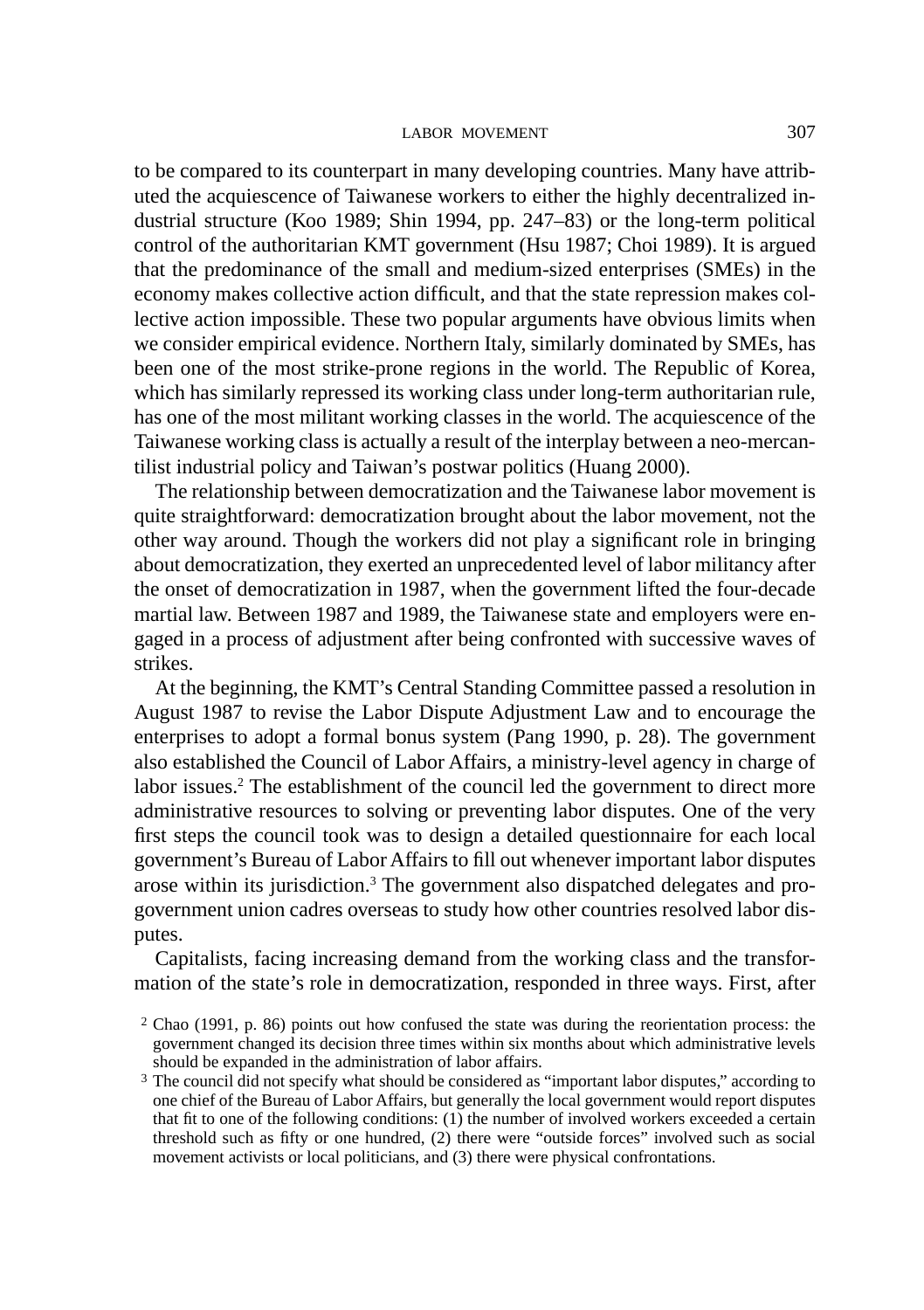initial reluctance, some businessmen, especially employers in the upstream, capital-intensive industries accepted workers' demands to be a party in routine negotiations. This was the case in the petrochemical industry after bonus struggles in 1988 and 1989.<sup>4</sup> Second, many employers began to hire private security personnel to prevent labor movement activists from entering the plants and to confront workers whenever necessary.<sup>5</sup> Third, some capitalists threatened to have a capital strike. As Block (1977) argues, capitalists, as a ruling class under capitalism, did not have to rule, they could withhold investment. At a symposium held in January 1989, eight leading capitalists openly expressed their dissatisfaction with the government's inaction toward what they called social disorder, namely, the environmental and labor movements (*Jingji ribao*, January 4, 1989). The most threatening move came from Wang Yong-Qing, founder and owner of the Formosa Plastic Group, Taiwan's largest business group. In February he announced that the group would temporarily suspend all investment plans in Taiwan, and that a planned oil refinery, for which the government had fended off pressure from the environmental movement, would probably be constructed in mainland China instead.

Wang's announcement, as well as similar threats from other capitalists, compelled the government to show the business community its determination in maintaining production order. One month after Wang announced his capital strike, the government, at the risk of international and domestic criticism, expelled an Irish Priest, Neil Magill, for his involvement in the labor movement.<sup>6</sup> The pressure on the labor movement was also exacerbated by divisions within the movement. The Workers' Party, established in November 1987, split over ideological differences after one year. The socialist-oriented faction left the party to establish the Labor Party in December 1988. The cleavage proved to be costly to the nascent labor movement: in the December 1989 election, the chairman of the Workers' Party lost his seat in the Legislative Yuan.<sup>7</sup>

The Taiwanese state and capitalists completed their readjustment toward the working class no later than in the spring of 1990, when the newly appointed premier had a military background. The premier announced that the government not only would improve the investment environment, but would also no longer tolerate any "social movement troublemakers" who disturbed the social order. By 1990, however, the nascent labor movement also found its place in both local as well as national politics. The current three major activist organizations in the labor move-

<sup>4</sup> The eighteen firms in Kaohsiung County's Lin Yuan Petrochemical Industrial District all developed collective bargaining routines with their unions. The items for bargaining, however, at least up until 1994, were strictly limited to wage-related issues.

<sup>5</sup> Many union cadres and activists mentioned in interviews that companies began to hire private security forces in 1988.

<sup>6</sup> Before coming to Taiwan, Father Magill had lived in Korea and was active in the labor movement there.

<sup>7</sup> After that, the Workers' Party gradually disappeared from the political scene.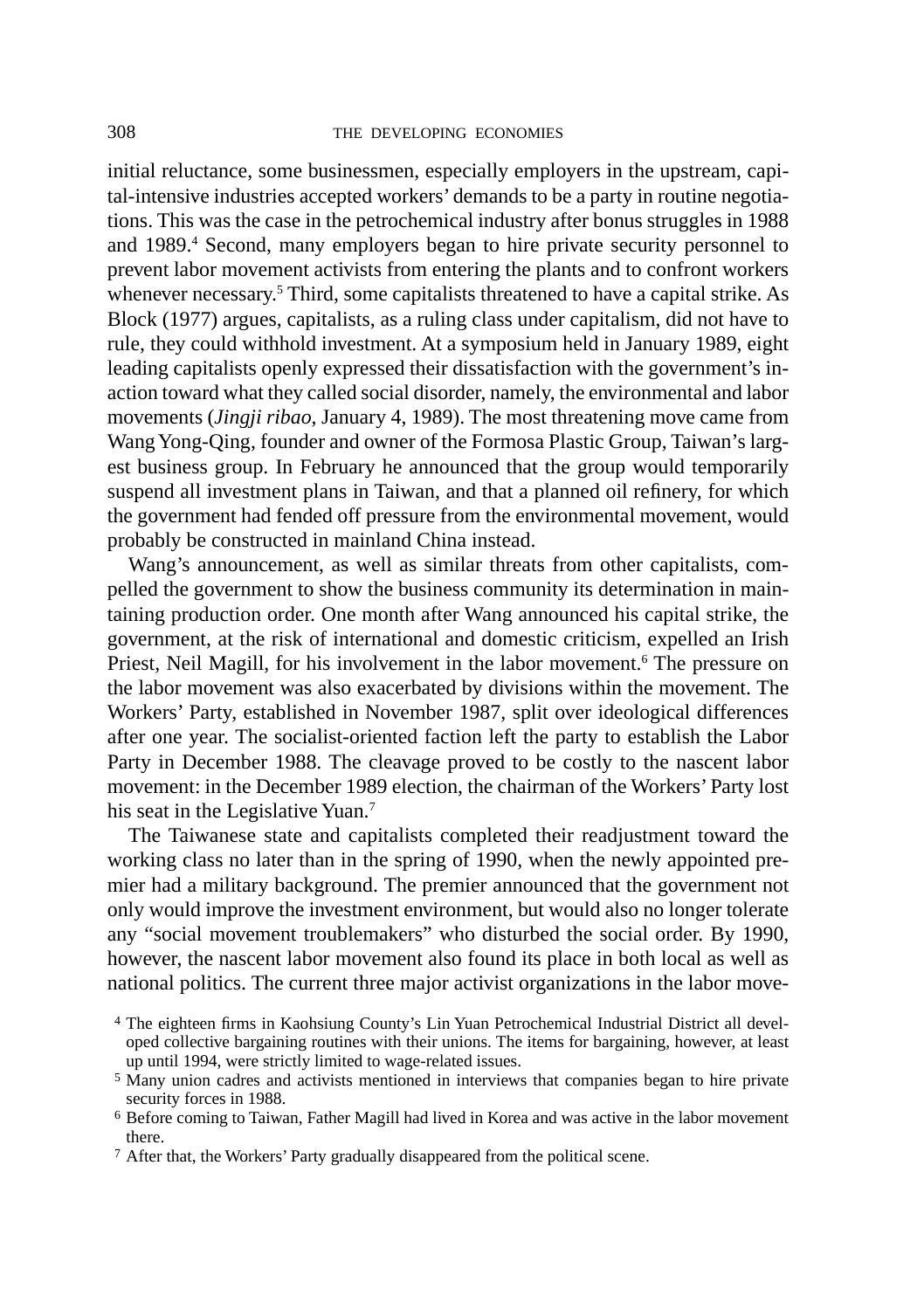ment were all established between 1987 and 1989.<sup>8</sup> The Taiwan Labor Front, reorganized from the Taiwan Legal Aid for Labor, was established in 1987 and has enjoyed a close relation with the DPP. The Coalition of Independent Unions was established in 1988 and cooperated with the DPP county magistrate in the Taipei County in the early 1990s and later the KMT mayor in Taipei City in the late 1990s.<sup>9</sup> The Association of Labor Rights was established in 1989 and has had a close relation with the pro-socialist Labor Party.

The strikes that occurred in a wave between 1987 and 1989 were short-lived, mainly because the organizational strength of the labor movement was limited. While union cadres and labor activists worked hard to build the organizational strength of the working class, they also took advantage of any opportunity that would allow them to penetrate the political establishment. The political establishment, on the other hand, also intended to incorporate the labor movement. The most telling evidence came in January 1999, when newly elected mayors in both Taipei City and Kaohsiung City, the two largest cities in Taiwan, appointed labor movement leaders to head the Bureau of Labor Affairs in their governments. Given that these two cities are under the rule of different political parties, in Taipei the KMT and in Kaohsiung the DPP, the two mayors' decisions showed that, twelve years after democratization began, the political establishment in Taiwan was taking initiatives to accommodate labor movement demands.

### III. GLOBALIZATION AND LABOR INSTITUTIONS

Current understanding of the impacts of globalization on the labor institutions draws heavily from the French regulation school, or its American equivalent, the theories of the social structural accumulation or flexible specialization (Piore and Sable 1984; Lash and Urry 1987; Kotz, McDonough, and Reich 1994).<sup>10</sup> The basic logic of these different, but rather similar and much overlapping, theories is this: different stages of the development of capitalism are shaped by different regimes of accumulation. Each of these regimes is supported by a specific mode of regulation.

<sup>8</sup> Because the KMT government had repressed union activities for a long time, Taiwan's labor movement before and in the early period of democratization was largely led by the activist organizations. These organizations usually consisted of intellectuals who supported labor rights and individual workers who had a strong labor consciousness. With limited resources, these organizations focused more on policy advocacy than union organization. By the mid-1990s, when Taiwan's democracy became more consolidated, labor unions also became more active in the labor movement as well as in politics. The increasing strength of the labor unions, however, did not reduce the importance of the activist organizations. These organizations have remained active in Taiwan's labor movement, fighting for the labor rights together with labor unions.

<sup>9</sup> Founders of the Coalition of Independent Unions later established the Workers Action for Law Enactment. Therefore, to put it more accurately, the cooperative relation is actually between the Workers Action for Law Enactment with the Taipei City and Taipei County governments.

<sup>10</sup> For the difference among these theories, see Hirst and Zeitlin (1991) and Kotz (1994).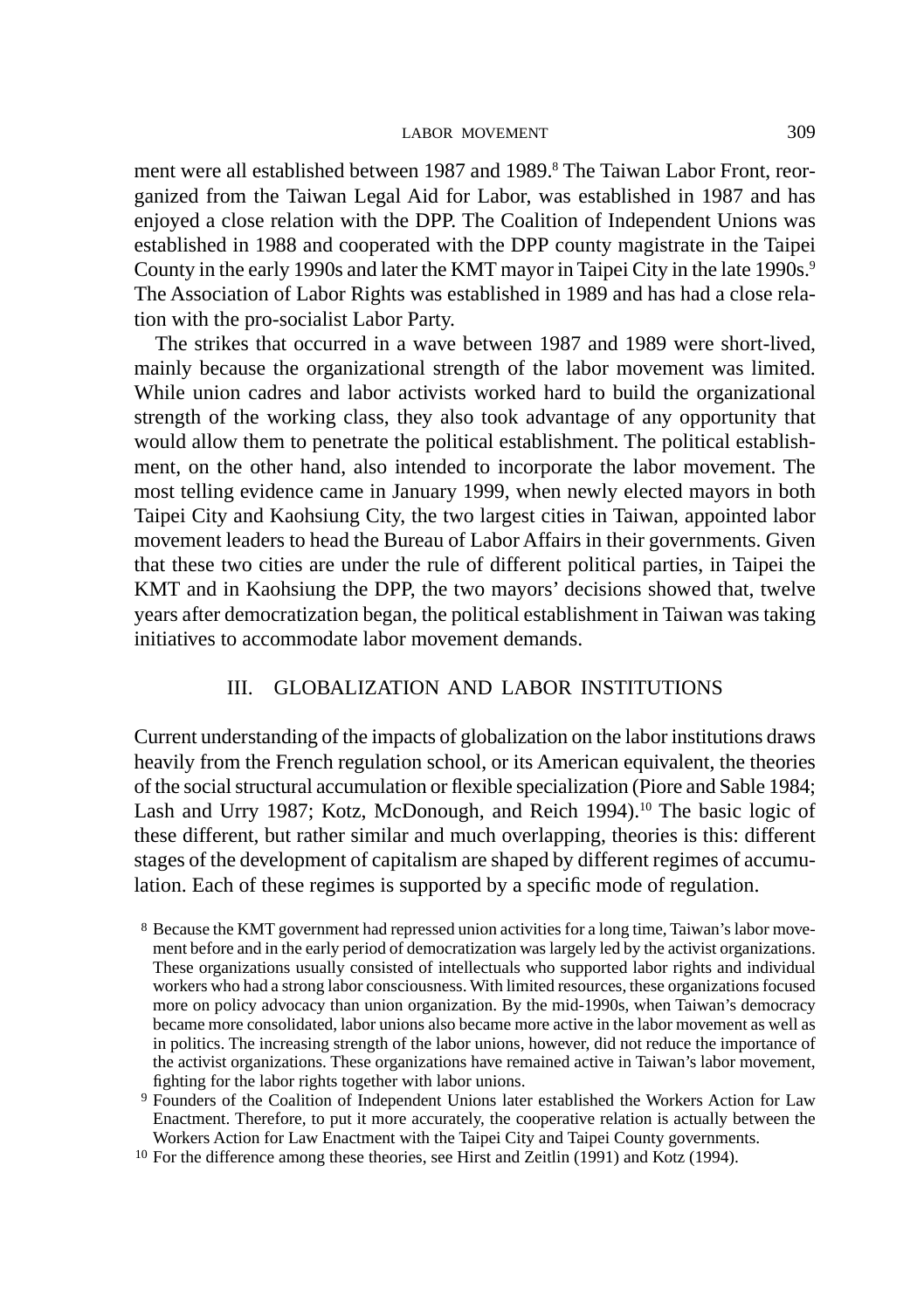The world economy since the 1930s and throughout much of the postwar era was dominated by a Fordist accumulation regime based on mass production, using unskilled labor and producing standardized products. Thus, the two major economic regulations in the advanced industrial democracies have been the Keynesian economic policy that ensures demand for labor and the welfare policy that ensures demand for goods. Fierce competition in the world market, however, gradually gave producers incentives to differentiate their products and fragmentize their production process. Such changes made the production process more flexible and required a new mode of regulation. Therefore, the change of regulation is about reregulation, not deregulation, as is sometimes claimed or portrayed by liberal economists.<sup>11</sup>

If flexibility is the core issue of economic restructuring, then supposedly the predominance of SMEs in Taiwan's economy leaves little room for the economy to be restructured. The highly developed network of subcontracting systems, especially in the labor-intensive industries, made both employment and production extremely flexible even before globalization became a popular topic for discussion (Shieh 1989). However, Taiwanese workers are still affected by globalization because it increases the flexibility of the labor market at the global level and changes the bargaining position between the firms in the advanced countries and the developing countries.

One of the major issues Taiwanese workers have faced since the late 1980s has been plant closure. This phenomenon has hit workers hard in the labor-intensive industries, because firms in this sector tended to be more sensitive about labor cost. However, seeking cheap labor was not the only reason why Taiwanese firms moved overseas. Many firms did so because of the encouragement or the request of their buyers.12 In the old days, a producer in developing countries like Taiwan simply produced consumer goods and sold them to trading companies in advanced countries. These trading companies then sold the goods to retailers.

Since the 1980s, with improved transportation and communication technologies, retailers in advanced countries began to bypass the trading companies and started developing their own labels. Brand name companies in the meantime also began to outsource their production and focus on marketing and distribution. Under such

<sup>&</sup>lt;sup>11</sup> Part of the reason why reregulation is depicted as deregulation is because this logic has been used to explain the recent trend toward the decentralization of collective bargaining and welfare reform in the advanced industrial democracies. This is most clear in Sweden's case. Ulf Laurin, chairman of the Swedish Employers' Association (SAF), made a major policy statement on February 16, 1990 concerning the future of collective bargaining. He said: "After a long-term-illness, the Swedish model is dead. . . . The course for our wage policy is totally clear. It is focused upon decentralization—with the intent of providing a dominant role for firm level bargaining" (Pestoff 1995, p. 157).

<sup>12</sup> One example is the investment decision of Pao Cheng Enterprise, Taiwan's leading footwear manufacturer and a major contractor of brand name footwear companies. Under the suggestion of Nike, Pao Cheng made investment in Vietnam instead of completely focusing on mainland China ("Quan fangwei" 2000, p. 61).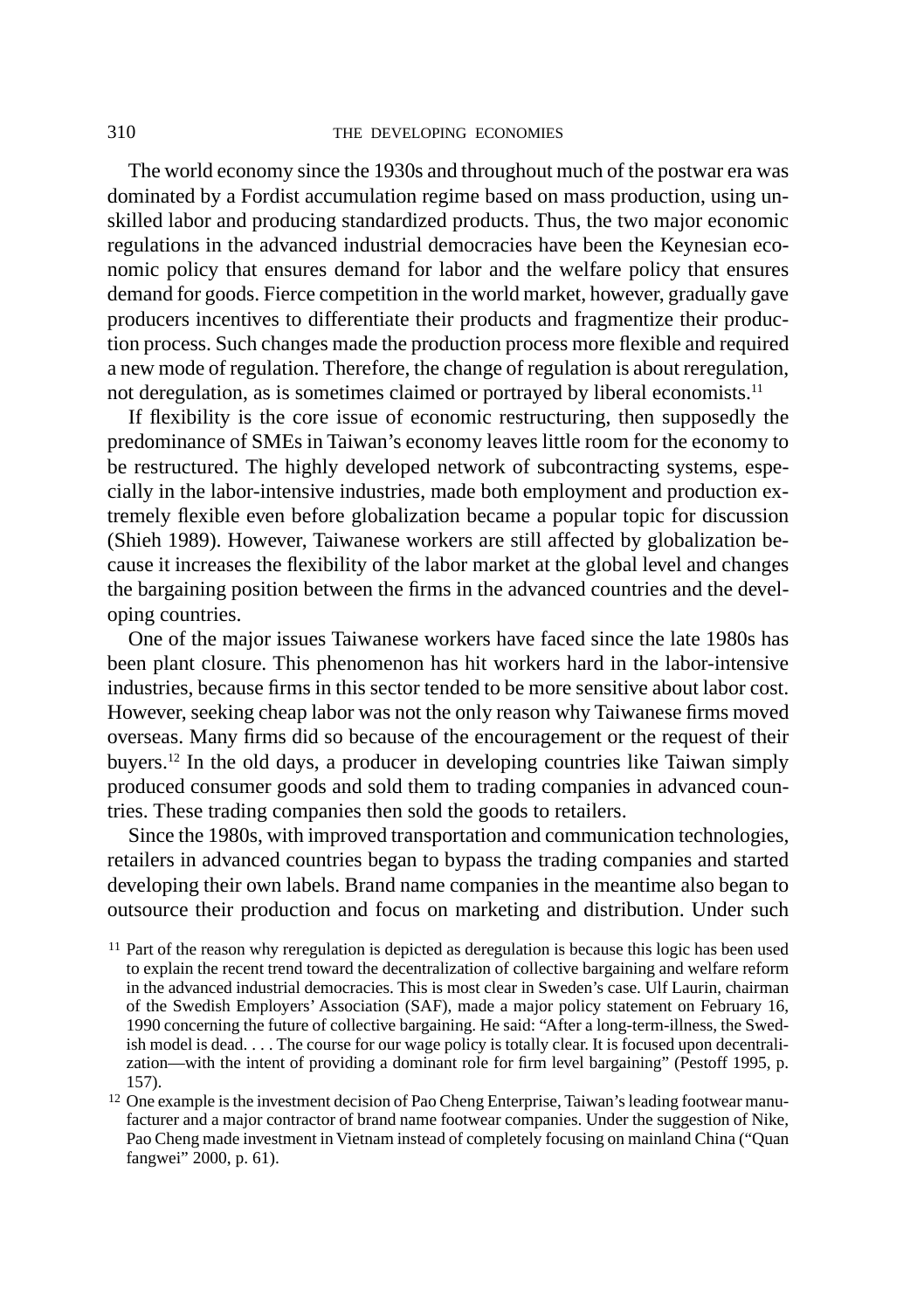circumstances, many developing country producers gradually became subcontractors for retailers or brand name companies in the advanced countries. Such change has weakened the bargaining position of the former, since retailers and brand name companies control market access and can shop around the world to minimize costs.13 In other words, firm strategies for Taiwanese producers are considerably affected by the firms' position in the international division of labor since most of these producers are well integrated into world production networks.

Taiwanese firms' moving overseas undoubtedly exerted a considerable impact on Taiwan's labor market. The unemployment rate since the early 1990s has steadily increased from around 2 per cent to the current 5 per cent, $14$  and plant closure or business reduction since the late 1990s has been the major reason for unemployment (DGBAS 2001b). The structural transformation is also revealed by the reason why workers chose part-time jobs. According to the government census data, 15.7 per cent of the part-time workers chose part-time jobs because they could not find full-time jobs. Among the unemployed workers, those who used to work as industrial labor showed the highest unemployment rate (DGBAS 2001a).

For workers, the changes in the bargaining position of the local firms implies that major actors in the globalization process are beyond their reach. Though workers cannot turn the tide of globalization and prevent the firms from moving overseas, the political horizon widened by democratization, however, provides them with opportunities to make the state more responsive to their needs. As we will see in greater detail in the discussion below, union cadres and labor activists are quite skillful in linking labor politics with electoral politics. This ability allows them to achieve greater policy influence than what is permitted by the limited organizational strength of the working class.

### IV. REREGULATING THE LABOR INSTITUTIONS

Two cases of reregulation of labor institutions will be discussed in this section: the changes in the union organization and the revision of the Labor Standards Law. The changes in the union organization have a direct impact on the development of the labor movement because they indicate how workers' interests are articulated and represented. The revision of the Labor Standards Law has a direct impact on the labor market because it changes the labor conditions. For union reorganization, union cadres and labor activists cooperated with the DPP. In the revision of the

<sup>&</sup>lt;sup>13</sup> During an interview, one owner of a footwear plant told me that the power shift was quite clear in terms of price setting. Producers had much more power in setting the price before they became the subcontractors of big retailers or brand name companies.

<sup>&</sup>lt;sup>14</sup> According to the most recent government statistics, the unemployment rate in September 2001 was 5.26 per cent. This figure was announced on October 23, 2001 at the website of the Directorate-General of Budget, Accounting and Statistics: http://www.dgbasey.gov.tw/census~n/four/n9.htm.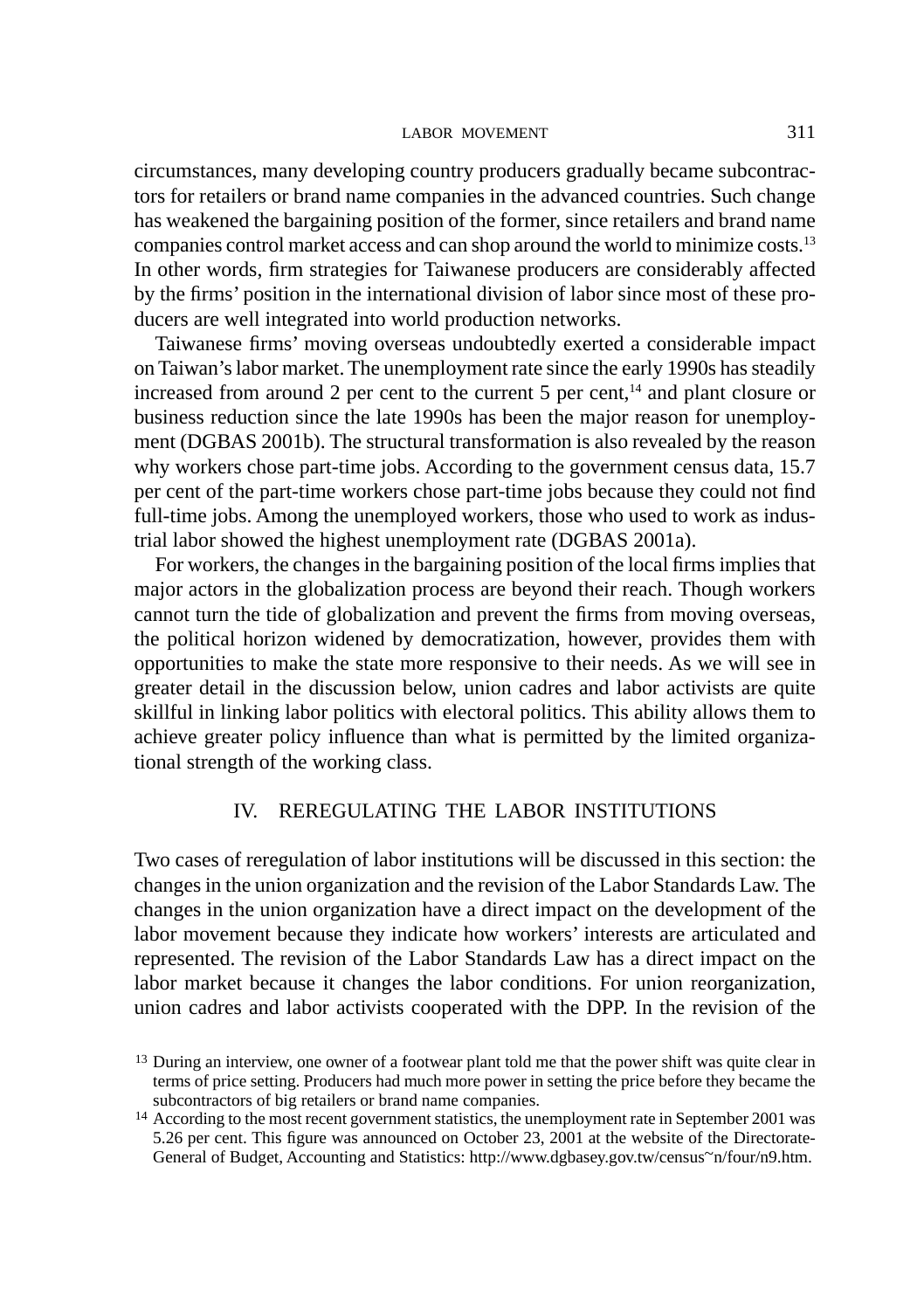Labor Standards Law, union cadres and labor activists cooperated with different political parties at different times.

### A. *Changes in Union Organization*

The experiences of advanced industrial democracies reveal that the pattern and configuration of a country's labor movement are highly correlated with its union organization, which is a result of the historical process (Zolberg 1986, pp. 397– 456; Fulcher 1988; Joseph 1992). Union organization, especially the degree and nature of its fragmentation, is also closely related to its response to economic restructuring and employers' strategy of reorganizing work (Golden and Pontusson 1992). As Pontusson (1992, p. 12) has pointed out, union organizational structures seem to have a direct bearing on whether workers rely on collective bargaining as a show of marketplace power, or pursue their interests by legislative means, that is, through the exercise of political power.

In the same way as in the advanced industrial democracies, union organization has been a major means for organized workers in Taiwan to fight for their class interests. Organized workers have tried to make the organizational structure of their unions correspond to the differentiated interests within the working class. As will be discussed in the following paragraphs, during the reorganization process, organized workers successfully used a seemingly unimportant arena, namely, the local politics, to achieve their goal of establishing a new national federation of unions.

Before discussing reregulation process, I shall clarify some features in the evolution of union organization in Taiwan. First, it has been claimed that labor control in Taiwan is based on state corporatism (Hsu 1987), and I have argued against this claim elsewhere (Huang 1997). It is true that labor representation is monopolized in Taiwan, and the union structure has a corporatist outlook. However, state-sponsored union federations in Taiwan do not have any control over their member unions. They have neither the ability to articulate working class interests, nor the means to discipline their supposed member unions. Most importantly, wage and employment are not regulated by any corporatist arrangement.

Second, before democratization, Taiwan did not experience much change in the development of union organization. Since the early 1950s, unions have been organized along two lines. For workers who work for the same employer and at the same workplace, unions are organized at the enterprise level (industrial unions).<sup>15</sup> For workers who belong to the same occupation but do not have the same employers or the same workplace, unions are organized based on occupational categories (occupational unions). Both kinds belong to regional union federations, and the

<sup>&</sup>lt;sup>15</sup> To be more precise, these unions are organized at the plant level instead of enterprise. That is, if an enterprise has multiple plants, then each plant will have its own union, and the unions are not allowed to merge into one. These unions have to register as different unions, and, if the plants are located in different jurisdictions, they will belong to different regional union federations.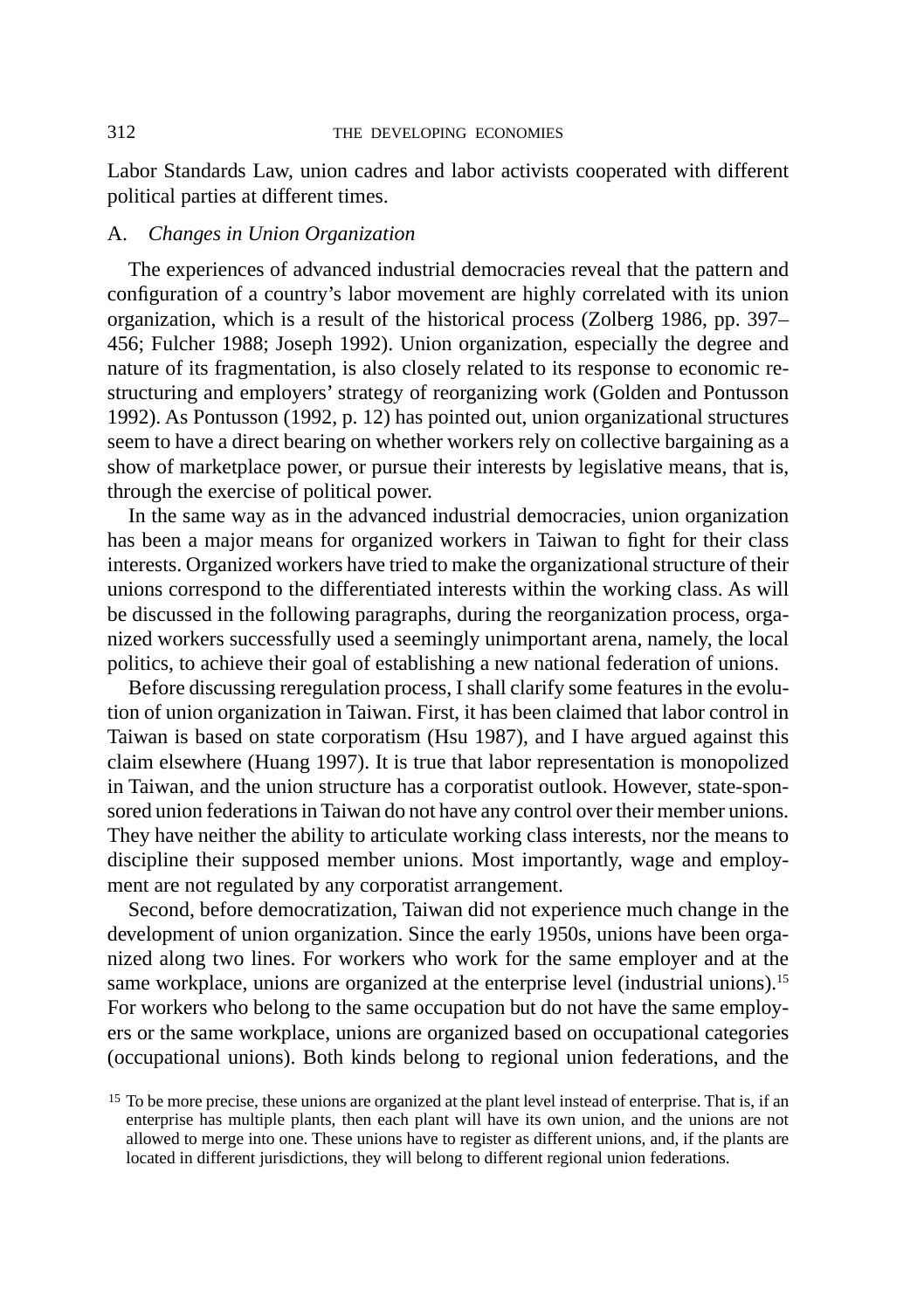| $\sigma$          |        |
|-------------------|--------|
| Korea             | Taiwan |
| 21.2              | 16.7   |
| 19.7              | 16.9   |
| 23.0              | 20.0   |
| 20.1              | 24.5   |
| 15.7              | 29.5   |
| 21.7 <sup>a</sup> | 43.3   |
|                   |        |

| n<br>ш<br>í |  |
|-------------|--|
|-------------|--|

UNIONIZATION RATE IN KOREA AND TAIWAN

Sources: For Korea, Shin (1994, p. 303); for Korea 1990, KLI (1992); for Taiwan, calculated based on Directorate-General of Budget, Accounting and Statistics, *Yearbook of Labor Statistics of the Republic of China*, 1971 and 1991 editions.

<sup>a</sup> Unionization rate is calculated by dividing the number of union members by the number of people employed in nonfarm business.

regional union federations in turn are members of the national confederation, the Chinese Federation of Labor (CFL).

Third, organizational strength of Taiwanese workers cannot be evaluated by the unionization rate, especially when it is compared with other countries. For example, it is generally recognized that Korean workers are better organized, but Taiwan's unionization rate, especially in recent years, has been consistently higher than that of Korea (Table I). The reason is that the Taiwanese government since the early 1980s has significantly relaxed the process of licensing newly established occupational unions. This policy allows easy access to government subsidized labor health insurance. Before the national health insurance was launched in 1995, since the government did not specifically require occupational unions to verify their members' working status, many people, working or not, joined an occupational union to acquire health insurance. Thus, the high unionization rate is misleading, and is not a good indicator of the organizational strength of Taiwanese labor.

The objective of Taiwanese workers in union reform is to separate the representation of industrial unions from that of the occupational unions in the regional and national federations, so that each can capture the administrative resources the state puts aside for the federations. There are two reasons for this objective. The first is that since different interests of different types of unions can be articulated, the workers understand that they have a clear stake in the reform. The second reason is related to the nature of labor disputes, the mediation process of these disputes, and their implication for the development of the labor movement.

The interests of the Taiwanese industrial workers are different from those of the occupational unions. As mentioned above, many members of the occupational unions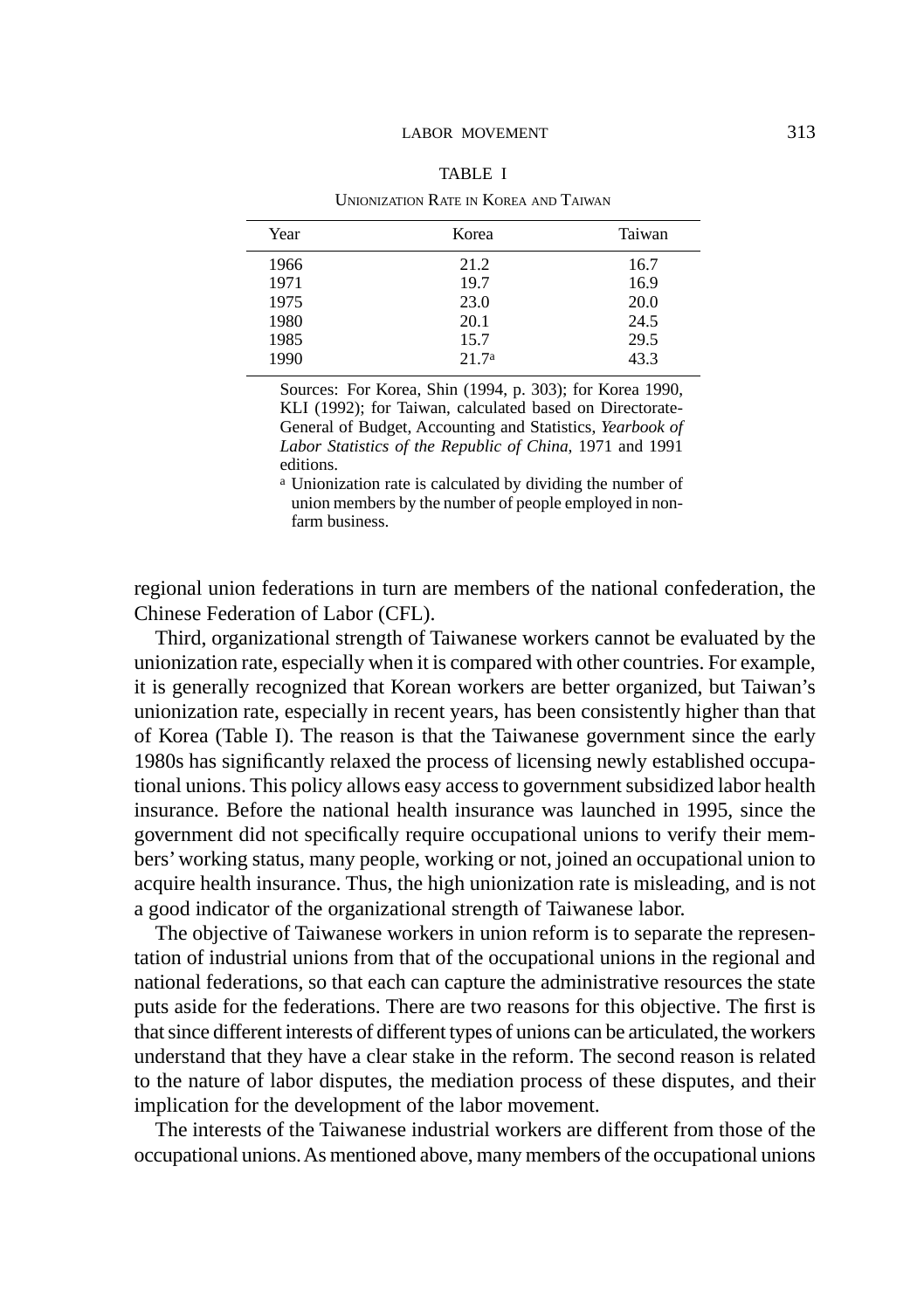in Taiwan joined the unions in order to obtain health insurance. Among these socalled occupational workers, many were self-employed professionals or entrepreneurs of SMEs. Since members of the occupational unions are generally indifferent, if not opposed, to the interest of the working class, this system is not beneficial to the labor movement.

Even more frustrating for industrial workers is that, at the regional and national federation levels, elected union officials usually belong to the occupational unions. This is so not only because the number of occupational unions usually far exceeds that of the industrial unions, but also because the leaders of the occupational unions tend to be members of or have close ties with the KMT. The unorganized nature of the occupational unions also leads industrial union leaders to consider that the occupational unions actually have fewer members and should not be entitled to disproportionately more resources as under the current system.

Within the labor movement circles, there have been discussions about changing the election rule from the current one union–one vote to proportional representation based on membership size (Chen 1993). Some activists consider that this will allow industrial unions to win the union federation election. But this assumption is wrong. Among the twenty-three counties and cities at which level a regional union federation is formed, the average occupational union has more members than the average industrial union. As shown in Table II, it is clear that even for the three largest industrial cities/counties, the number of occupational unions not only exceeds that of the industrial unions, but membership in the former is larger than in the latter. In other words, the industrial unions would be in the minority under either election scheme, and thus would not gain electoral victory by merely fighting for a new system of union election.

The second reason for the union organization reform is interwoven with the relationship among politics, labor disputes, and the development of the labor movement. Though the central government wields much power, Taiwan has had a long history of relative local autonomy even before democratization. When the ruling KMT government moved from mainland China to Taiwan in 1949, the party se-

| INDOSTRIAL OTNONS IN THREE CHILS/COUNTIES IN TAIWAN IN 1772 |                                |                              |                                  |                              |  |
|-------------------------------------------------------------|--------------------------------|------------------------------|----------------------------------|------------------------------|--|
| City/County                                                 | No. of<br>Industrial<br>Unions | Average<br>No. of<br>Workers | No. of<br>Occupational<br>Unions | Average<br>No. of<br>Workers |  |
| Taipei City                                                 | 94                             | 643                          | 191                              | 3,094                        |  |
| Taipei County                                               | 127                            | 475                          | 138                              | 2,358                        |  |
| Kaohsiung City                                              | 89                             | 493                          | 175                              | 1,011                        |  |

TABLE II

NUMBERS AND AVERAGE MEMBERSHIP SIZE OF OCCUPATIONAL UNIONS AND INDUSTRIAL UNIONS IN THREE CITIES/COUNTIES IN TAIWAN IN 1992

Sources: Calculated from the Council of Labor Affairs (1993, pp. 8–9).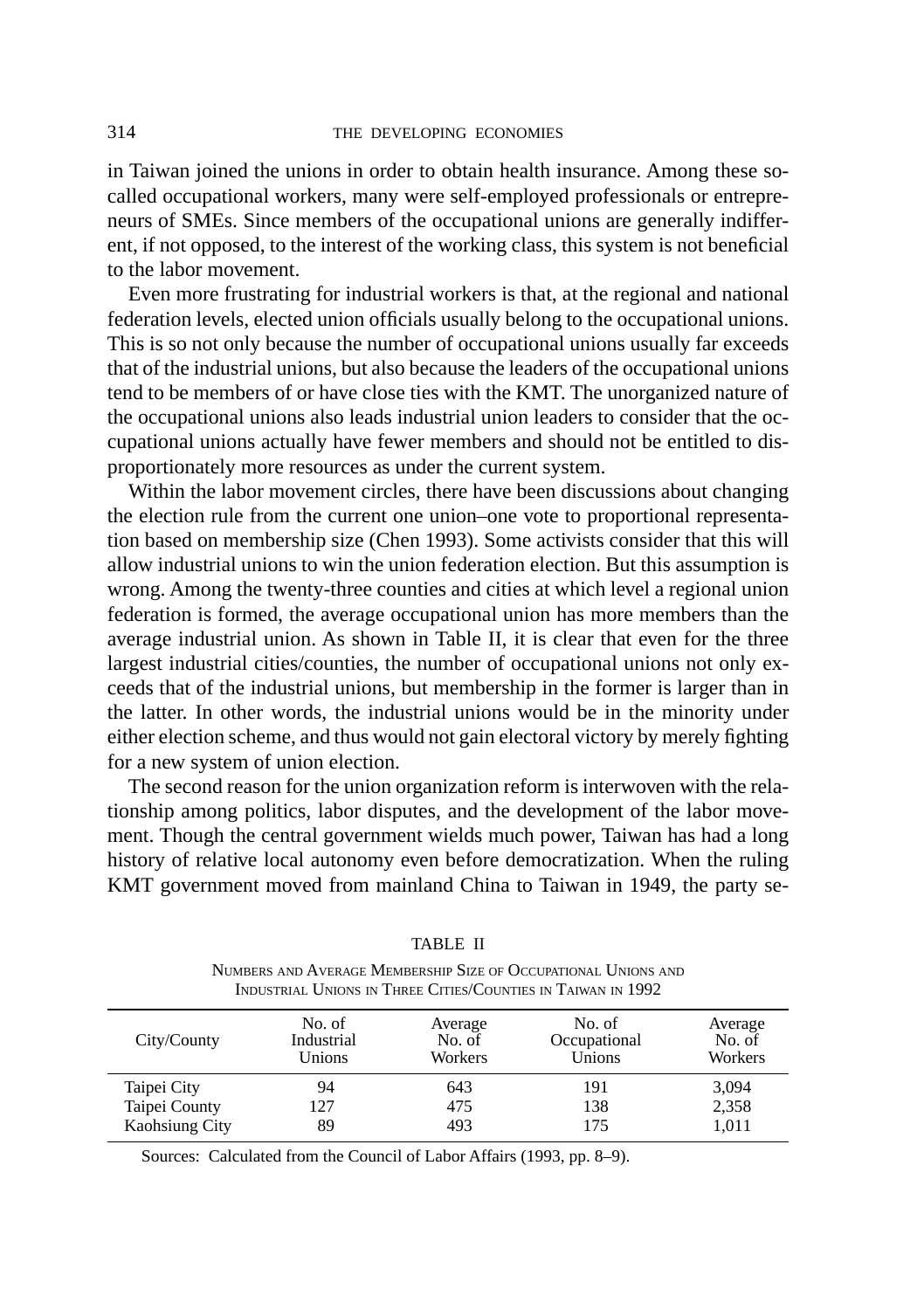cured its rule through a comprehensive patronage system. The KMT granted local elites regionally monopolized economic privileges in exchange for their political loyalty, and made local elections the arena for local resource competition (Wu 1987; Chen and Chu 1992). Therefore, despite the authoritarian rule in Taiwan that lasted until 1987, local politicians in Taiwan have been accustomed to providing services and responding to their constituencies (Chao and Kau 1993).

The Labor Dispute Mediation Law requires that labor disputes be mediated in the jurisdiction where they occur. Thus the county and city bureaucrats in charge of labor affairs are used to play a pivotal role in solving disputes. Since democratization, an increasing number of workers have been asking help from their local elected politicians when they are in dispute with their employers. County and city bureaucrats find that dealing with the involvement of these politicians is annoying but unavoidable, since they can pressure the county/city government from the council. Because politicians can side with either the employers or the workers, "the most annoying thing," according to a county official, is "when both sides bring politicians into the process" (Huang 1993).<sup>16</sup>

The increasing trend of investment of local politicians in the mediation process brings a challenge to the labor movement. The easier it is for individual workers to solve disputes by eliciting help from politicians, the less likely they are to collectively solve problems or link their personal grievances with those of other workers. Moreover, politicians tend to refer the disputes to activist organizations. Activists and union leaders realize that focusing their limited resources on individual disputes is costly and not in the interests of the whole working class, unless this service can be provided en masse to a large number of workers. But most of these disputes involve only a small number of workers. In other words, the activists are put in such a position that they cannot refuse to help troubled workers, but they also cannot afford to waste their resources on disputes that will not have a cumulative effect on the labor movement.

Under such circumstances, labor activists felt an urgent need to increase resources for the labor movement. One way to achieve this objective is to capture the administrative resources the government set aside for union organization because all the union federations at the county/city level receive subsidies from the county/city government and sometimes the central government.17 The activists' rationale is this: if they can help the industrial unions that are more autonomous and independent to win the union federation elections, then cadres of these industrial unions, as leaders

<sup>&</sup>lt;sup>16</sup> Local politicians themselves do not attend the mediation meetings, unless the disputes involve a large number of workers or locally powerful companies. They usually send one of their aides to attend the mediation meetings.

<sup>&</sup>lt;sup>17</sup> The Tainan County Federation of Unions is a good example. In 1992, only 45 per cent of the union's budget was derived from member union dues. Approximately 31 per cent of the budget consisted of subsidies from either the county government or the central government (Tainan County Federation of Unions, *Annual Report, 1991*, 1991, pp. 56–57).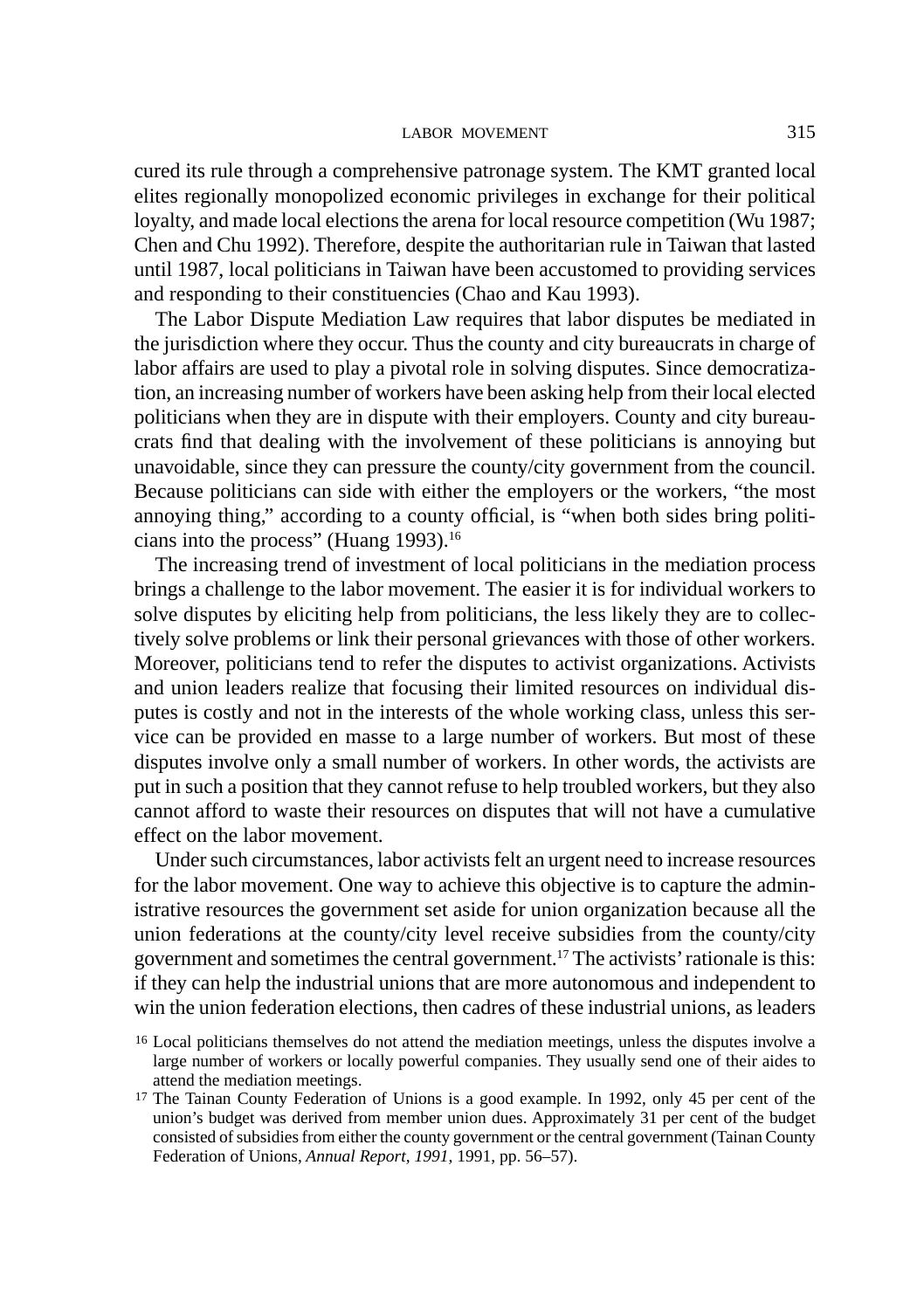| City/County             | Date of<br>Establishment | No. of Unions/<br>No. of Members | <b>Local Government</b><br>Subsidies Received (NT\$) |
|-------------------------|--------------------------|----------------------------------|------------------------------------------------------|
| Taipei County           | Apr. 11, 1994            | 38/12,000                        | 2,300,000                                            |
| <b>Tainan County</b>    | Nov. 15, 1995            | 35/10,000                        | 600,000                                              |
| <b>Kaohsiung County</b> | Feb. 2, 1996             | 39/10,000                        | 700,000                                              |
| <b>Yilan County</b>     | Feb. 24, 1997            | 21/6,000                         | 240,000                                              |
| Taipei City             | Mar. 7, 1997             | 49/47,000                        | 410,000                                              |
| <b>Kaohsiung City</b>   | Mar. 21, 1997            | 36/45,000                        | 820,000                                              |
| <b>Hsinchu County</b>   | Aug. 31, 1997            | 21/47,000                        | Amount unclear                                       |
| Miaoli County           | Feb. 21, 1998            | 13/7,893                         | 100,000                                              |

CITY/COUNTY FEDERATIONS OF UNIONS IN TAIWAN

Source: Adapted from Guo (1998, p. 8).

of the union federations, can have the resources and capacities to play a more active role in resolving the labor disputes that take place within their counties or cities. This strategy will not only remove the labor activists and their organizations from the awkward position mentioned above, it will also contribute to strengthening the labor movement because union federations can gradually replace local politicians for workers to rely on when workers are in dispute with their employers (Kuo 1995).

Talks about separating union representation at the regional level began in the early 1990s. In 1994, the Taipei County Federation of Industrial Unions (TCFI) was established. Though the Council of Labor Affairs, the equivalent of the Ministry of Labor, declared the TCFI illegal, the county government, by having a different interpretation for an article of the trade union law,<sup>18</sup> granted the TCFI legal recognition. Within the next few years, organized workers in other counties and cities followed suit, submitting applications to their local governments. As Table III shows, eight out of twenty-one cities and counties had their city/county federations of industrial unions established by March 1998.

With the exception of Kaohsiung City, all the counties and cities listed in Table III were governed by the DPP, the opposition party at that time, when these federations were established. That they could be established in spite of the central government's disapproval, and that they also received subsidies from local governments showed how union leaders and labor activists took advantage of the political differences between the local government and the central government. Though the city had a KMT mayor at that time, politicians in Kaohsiung City threatened to freeze the city budget in order to have the federation established because union leaders had made it clear that whether or not the federation could be established would be an election issue (Zeng 1996a, p. 6; 1996b, p. 8). It was therefore not

<sup>&</sup>lt;sup>18</sup> The county official in charge of granting the legal recognition has not only a pro-labor record in his service but also a legal background.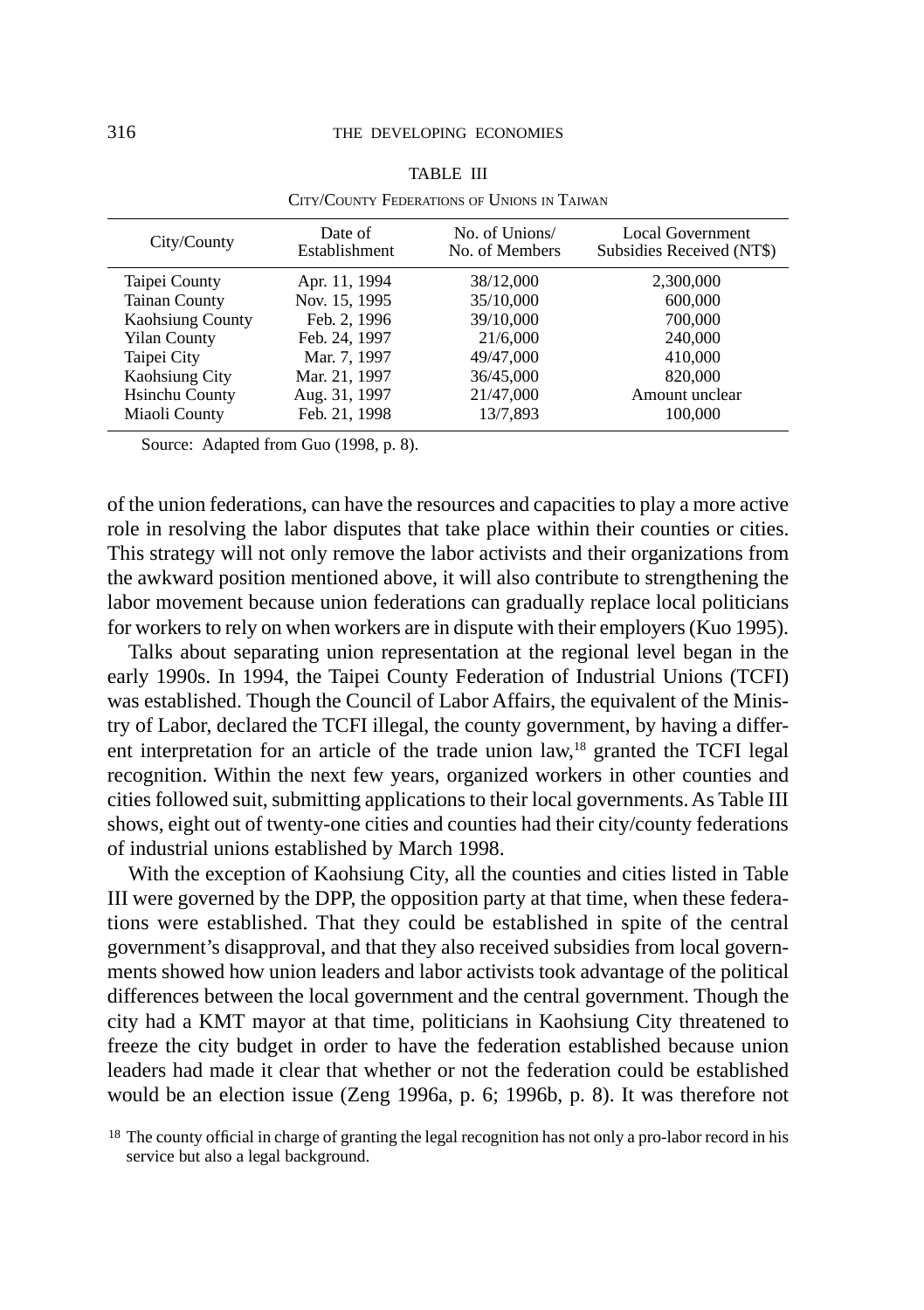surprising that their application for establishing the federation was approved before the 1998 mayor election.

Based on these county/city federations of industrial unions, efforts at establishing a national federation of industrial unions were also made. The Taiwan Confederation of Trade Unions (TCTU) was established on May 1, 1999. This was an apparent attempt to challenge the current Trade Union Law, which only allowed one union federation at the national level. The organizing efforts reached fruitful results after the presidential election, because during his campaign President Chen Shui-bian promised to grant the TCTU legal status.

The electoral victory of the DPP also led to a drastic leadership change in the officially sanctioned and traditionally KMT-controlled Chinese Federation of Labor. The KMT-nominated candidate lost the election for president of the confederation, and the pro-KMT union cadres left the confederation to establish other national-level union federations. Among them, the most significant one was the National Federation of Labor.<sup>19</sup> Therefore, by the end of the summer of 2000 there were at least three national federations of unions: the Chinese Federation of Labor, the Taiwan Confederation of Trade Unions, and the National Federation of Labor. Being the only legally sanctioned national federation, the Chinese Federation of Labor has the largest membership of all three. The Taiwan Confederation of Trade Unions consisted mainly of unions from the state enterprises and large private enterprises. The member unions of the National Federation of Labor tend to be occupational unions. The split or the proliferation of union federations at the national level was a direct challenge to the Trade Union Law. However, since President Chen made a campaign promise to legally recognize the Taiwan Confederation of Trade Unions, the revision of the Trade Union Law became a policy of the new government. In other words, though hampered by weak organizational strength, organized workers in Taiwan first forged a political partnership with the DPP at various locations, and then followed the party to the national political arena and forced a reregulation of union organization. Figure 1 illustrates the changes in the union organization in the past decade.

Though workers successfully established alternative federations of unions, the cooperative relation between the labor movement and the DPP was challenged when the DPP was no longer the opposition party. The change in the relation could be clearly seen in the revisions of the Labor Standards Law.

#### B. *Revisions of the Labor Standards Law*

In comparison with the changes in the union organization, the revisions of the Labor Standards Law more clearly showed the intertwined impacts of democratization and globalization on the labor movement. Like the experience they had in

<sup>19</sup> The National Federation of Labor played a significant role because its president was a member of the KMT's Central Standing Committee, the decision-making body of the KMT.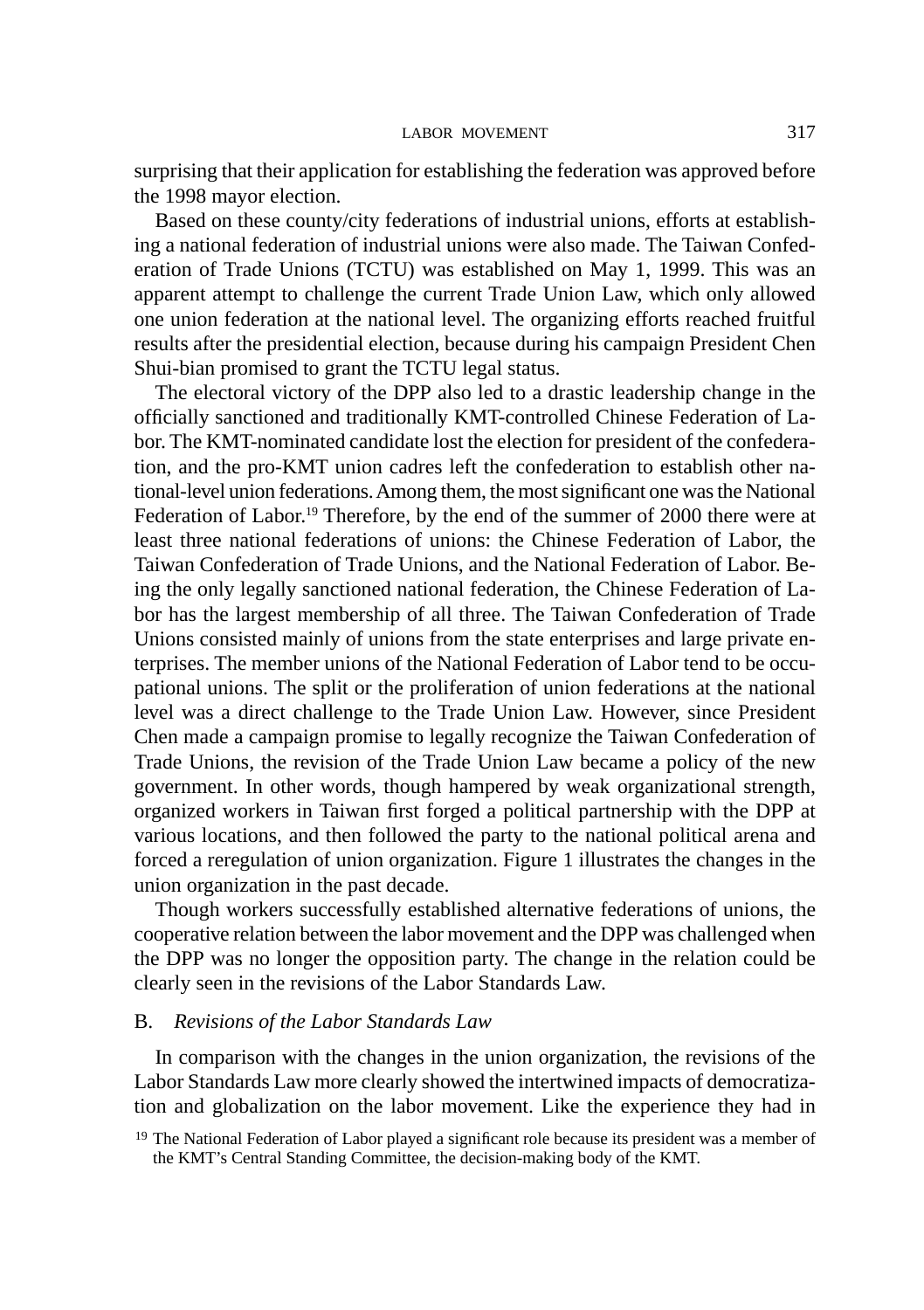#### 318 THE DEVELOPING ECONOMIES

#### Fig. 1. Changes in Union Organization in Taiwan

A. Before the mid-1990s



#### B. Between the mid-1990s and 2000



C. Since 2000

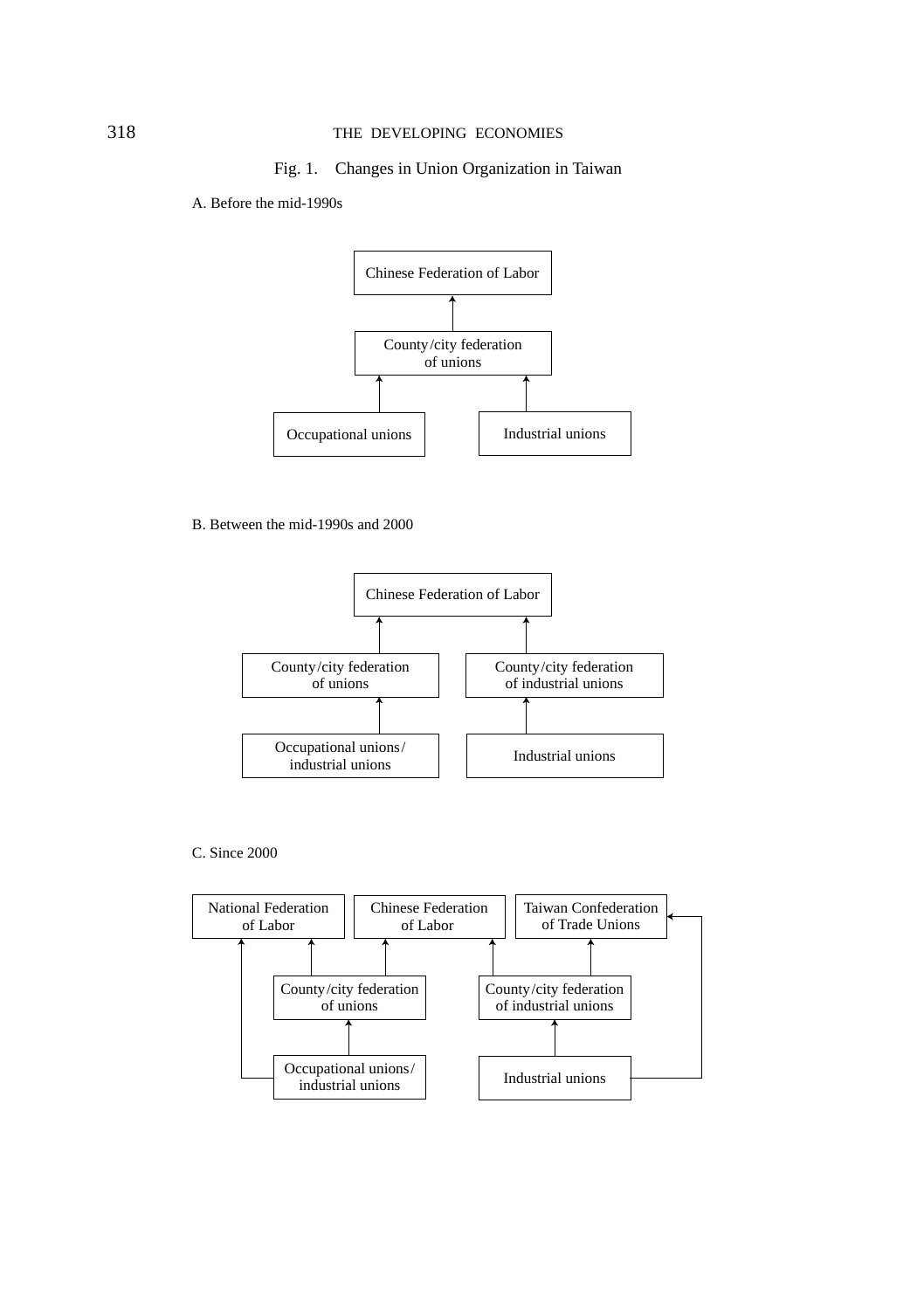#### LABOR MOVEMENT 319

union reorganization, labor activists and union cadres took advantage of the political differences between the ruling and opposition parties. However, after labor activists and union cadres successfully used political maneuvering to achieve their purpose, they realized that they still had to compromise under the constraints of globalization.

There were two stages in the revisions of the Labor Standards Law. The first stage covered the expansion of the application of the law, and the second stage the changes in the legal limit of work hours. The completion of the first stage resulted in the first important revision of the Labor Standards Law in 1996, twelve years after the law was put into practice. When promulgated in 1984, the law was applied to workers in the manufacturing sector only. Workers in the service and primary sectors were left unprotected. The revision in 1996 extended the application to all workers. During the process of the revision, the Bank Workers' Union played an important role and successfully developed a cooperative relationship with the DPP members in the Legislative Yuan. Out of the worry that the government's privatization plan would lead to a deterioration of the labor conditions in the state-owned banks, the Bank Workers' Union in 1988 began to make appeals to the government, especially the labor administration, to extend the application of the Labor Standards Law to the bank workers.<sup>20</sup> Despite many efforts, the union could not persuade the government to make the change. The main opposition came from the bureaucrats in the Ministries of Economic Affairs and Finance who were concerned about the government's financial cost and employers' reaction.

At the beginning of 1996, two events changed the strategy of the Bank Workers' Union. After years of hard work, the union drew a promise from Hsieh Shen-Shan, then the chairman of the Council of Labor Affairs, that the Labor Standards Law would be revised to extend the application to the bank workers. Hsieh, a KMT member who came from a working class background and used to be a union leader, promised the union that he would resign from his position if the revision was not made before July 1 in that year. July 1 passed and the revision was not made. To deliver his promise, Hsieh resigned from his position, but was asked to stay by the premier. Hsieh's attempted resignation was a signal to the union that their strategy to focus on persuading the administration had reached its limit. Around the same time, also at the beginning of 1996, two DPP members with backgrounds in the labor movement became legislators. The frustration with the government and the appearance of the two DPP members led the Bank Workers' Union to change their strategy. Instead of focusing on persuading the administration, the union now focused on lobbying legislators. The union soon developed a cooperative relation with the DPP legislators. One of the union leaders even became a member of the Taiwan Labor Front, the labor organization with which the two DPP members used

<sup>20</sup> For a good study on Taiwan' privatization process, see Chang (2001). The following account on the activities of the Bank Workers Union is derived from Hsu (1999).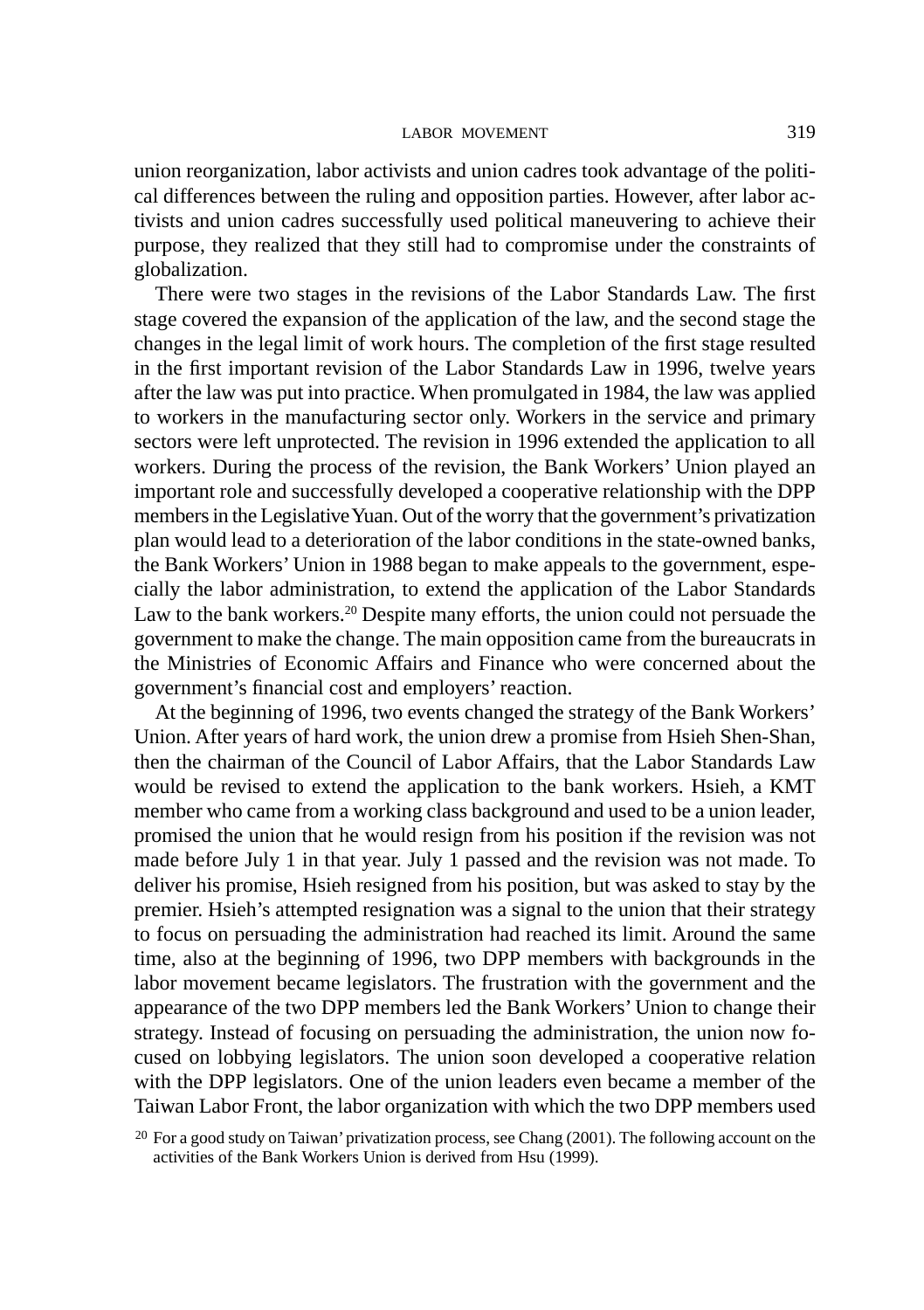to be affiliated.21 After rounds of negotiations and compromises between the KMT and the DPP, the revision was finally made. The revised Labor Standards Law was applied not only to the bank workers but to all workers.

The cooperative relationship between the DPP and the labor movement was smooth in 1996 because the extension did not seriously hurt the political interests of either the KMT or the DPP. Unlike the DPP members, the KMT legislative members traditionally had a distant relation with the social movement sector. Though the KMT legislative members did not have any incentive to support the revision, neither did they have any particular reason to object to it. The scenario became different four years later, when the DPP and the KMT were locked in a fight over the work-hour-reduction bill.

Reducing the legal limit of work hours is the major content of the second-stage revision of the Labor Standards Law. The policy was first presented as a joint policy platform by four DPP candidates in the 1989 mayor and county magistrate election (Gu 2001, p. 13). Since the election was the first election for local administrative heads after the lift of the martial law, many policy platforms dealt with overall social and political reforms. The four DPP candidates proposed the concept of a "two-day-weekend" and wanted to reduce the legal limit of work hours from fortyeight to forty hours a week. Though all of these candidates were elected, the "twoday-weekend" policy was not implemented because it was not within the power of the mayor or county magistrate (Gu 2001, p. 14). In the mid-1990s, under the rule of the KMT, the Council of Labor Affairs considered reducing the legal limit of work hours but failed to enact it as a policy. It was not until the presidential election in 2000 that the "two-day-weekend" once again emerged as one of the DPP's labor policies.22

There after, the DPP won the election and the new government was inaugurated. Labor movement leaders paid a visit to the new chairwoman of the Council of Labor Affairs. At that meeting, labor leaders demanded that the government validate its promise and reduce the legal limit of work hours. The government agreed to first reduce the legal limit to forty-four hours a week. When the government's decision regarding work-hour reduction was known, the KMT legislative members began to consider further reducing the legal limit to eighty-four hours every two weeks mainly to show that they could still determine national policies. To maintain the integrity of the government bill and avoid being humiliated by the KMT, the new government asked leaders of the Chinese Federation of Labor as well as the Chinese Confederation of Industries to support the government's bill. After some persuasion and negotiation, leaders from both the labor union and the employers' asso-

 $21$  One was the general secretary and the other was the major policy advisor of the Taiwan Labor Front.

<sup>22</sup> In addition to the DPP presidential candidate Chen Shui-bian, James Soong, another candidate, also proposed to reduce work hours.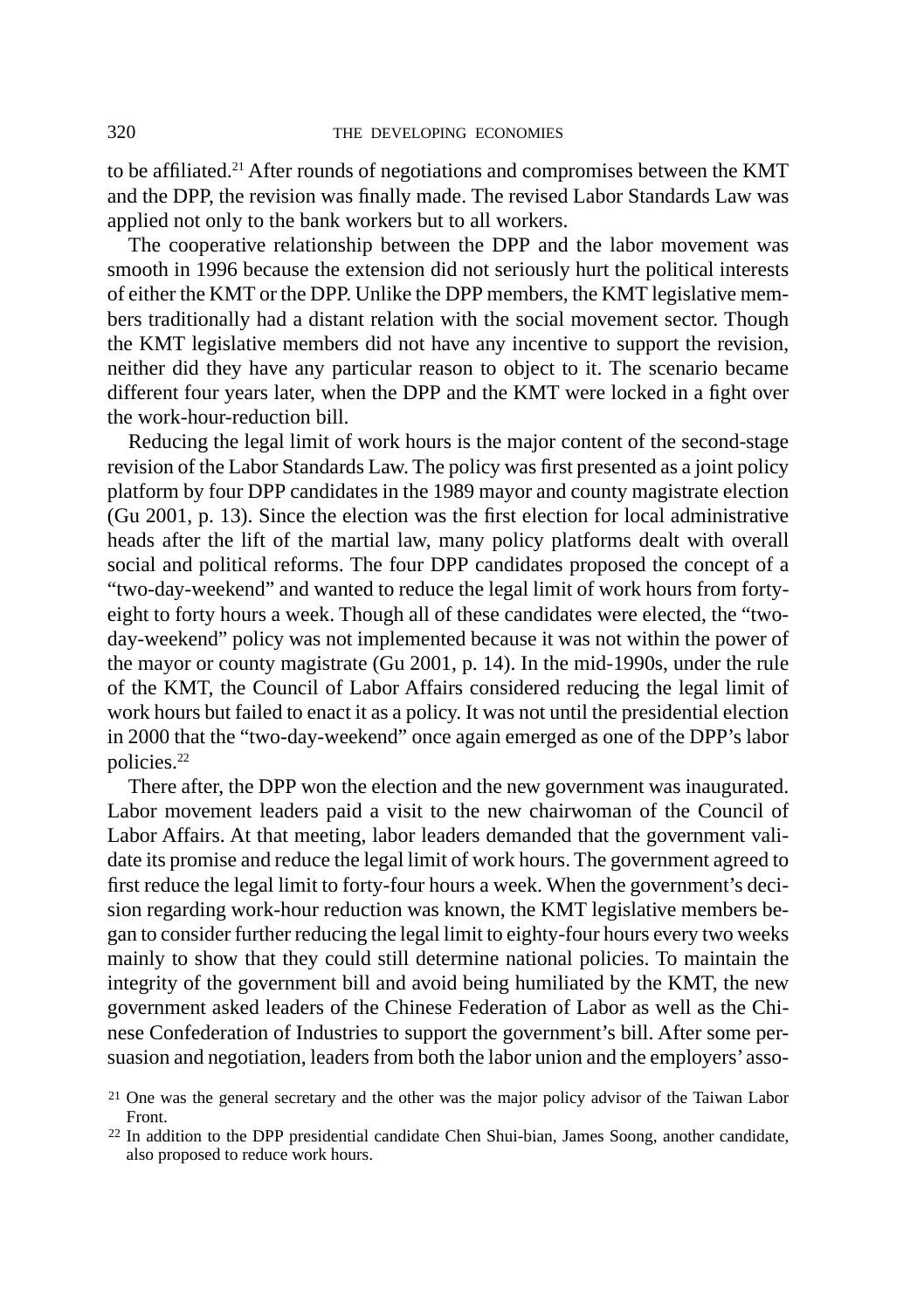#### LABOR MOVEMENT 321

ciation reached and signed an agreement to support the government bill. The media reported the agreement as the first successful tripartite agreement in Taiwanese history (*Zhongguo shibao*, June 14, 2000). Three days later, however, when the Legislative Yuan voted on the work-hour-reduction bill, the KMT's version won in a landslide victory. Among the 115 members at present, 113 voted to support the KMT bill, including many DPP members (*Zhongguo shibao*, June 17, 2000).

The victory of the KMT version revealed an important aspect of Taiwanese labor politics: the organizational strength of either the union confederation or the weakness of the employers' association. That was why the agreement signed by the leaders of the two federations did not have any real power. The KMT legislative members did not hesitate to challenge the government bill that supposedly was supported by both industrial and union leaders because they knew that such a move would not adversely affect them politically.

After the KMT's version was passed in the Legislative Yuan, the government began to consider the possibility of delaying the implementation of the revised bill for a year. The Ministries of the Economic Affairs and Finance also began to discuss with employers the impact of the reduced work hours on the economy. The discussion was focused on whether the government should make the work-hour reduction a "packaged deal." For example, if the legal limit of the work hours was reduced, the employers would be allowed to have greater flexibility in allocating work hours. Another proposal by employers was to allow the reduced legal limit to be "phased in." That is, instead of enforcing the new legal limit right after it was promulgated, the government would allow the employers to gradually reduce the work hours over a period of time, perhaps one or two years.

In July, the Chinese Federation of Labor announced its official stand: no "packaged deal," no "phase-in," and no delay. It should be noted that after the KMT nominated candidate lost the presidential election of the Chinese Federation of Labor in April, the newly elected president of the confederation had worked closely with labor activists of the Labor Party and the Association of Labor Rights. Because of the pro-unification and pro-socialist policies, the Labor Party and the DPP were almost diametrically opposed to each other. After the Chinese Federation of Labor announced its official stand, both the labor organizations and the employers' associations held hearings, meetings, symposia, and public forums to express their opinions. The labor movement circle wanted the "Three Nos," and the employers' associations desired the packaged deal or the phase-in (*Zhongguo shibao*, July 18, 2001).

In October, KMT party chairman Lian Chan met President Chen Shui-bian and suggested that the government should delay the work-hour reduction for two years. The suggestion was severely criticized by the union leaders and the KMT was condemned for being inconsistent. The government then decided in November to present its original bill again as a revision to the KMT's version. The day the government made the decision, the unions and labor movement organizations formed the "Coa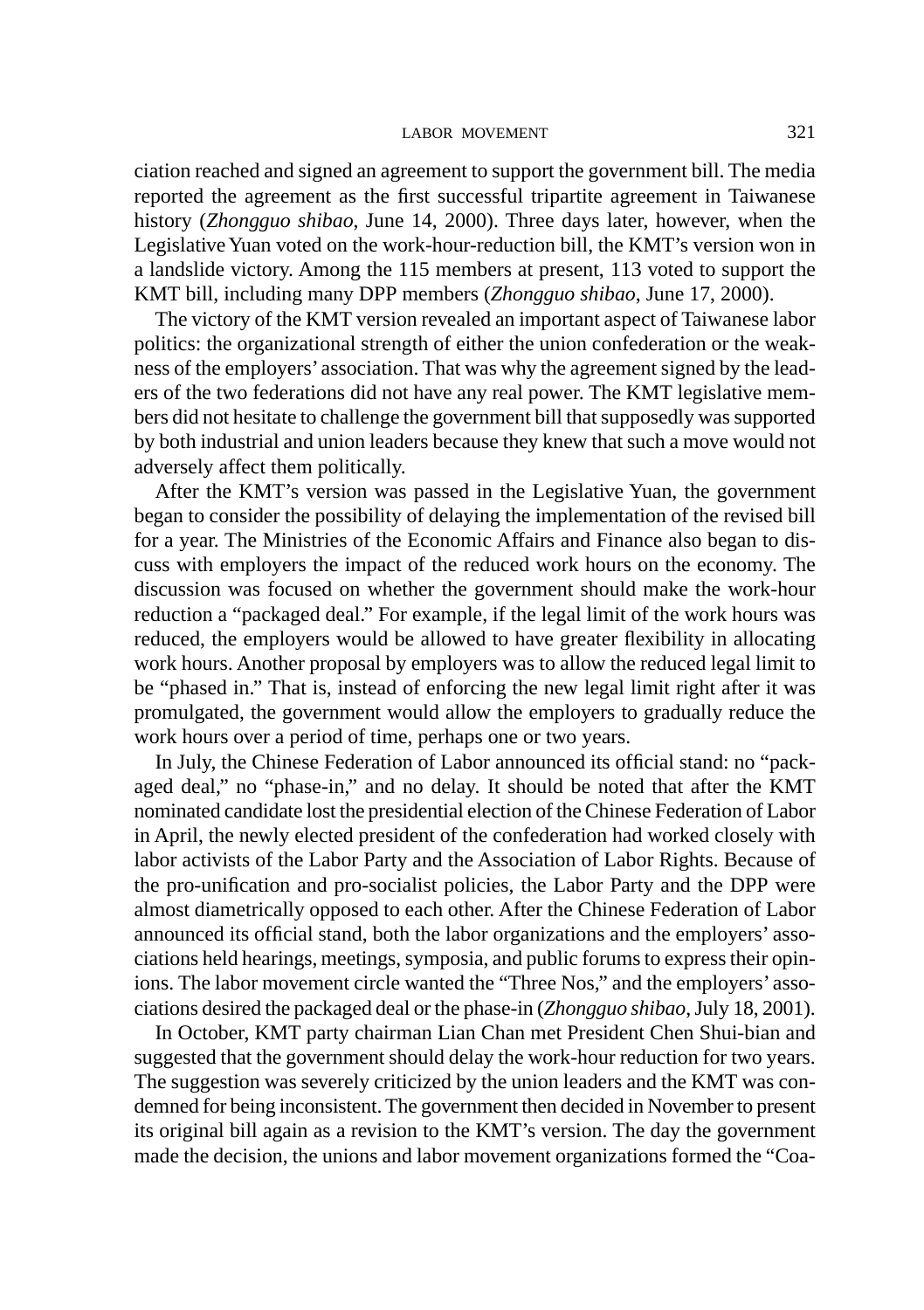lition for the 84 Work Hours" to defend the KMT version (*Zhongguo shibao*, November 23, 2001). Leaders of the Taiwan Confederation of Trade Unions met the DPP legislative members with whom they had worked together on various labor issues. The union leaders who were friendly toward the DPP clearly indicated that they could not accept the DPP government's attempt to revise the KMT's version back to the government's original version because it was a regressive move. On the other hand, leaders of the employers' association met the KMT legislative members and asked the KMT to give up its version.

By mid-December a compromised version gradually emerged in the Legislative Yuan among members of other political parties. The compromised version stated that the legal work-hour limit would be eighty-four hours every two weeks. However, if the union or more than half of the employees agreed, work hours could be forty-four hours a week after being proposed to, and reviewed by, the city or county government ("Basi gongshi" 2001, p. 24). When the compromised version first emerged, opposition parties, including the KMT, looked set to accept the compromised version. Led by the Chinese Federation of Labor, the Coalition for 84 Work Hours began negotiations with the opposition parties. The Coalition insisted that the legal limit be eighty-four hours every two weeks. If the workplace had a union, then the legal limit could be forty-four hours a week after the union agreed, but enterprises that did not have a union had to adopt the limit of eighty-four hours every two weeks ("Basi gongshi" 2001, p. 25).

The position of the Coalition for 84 Work Hours was clear: either workers obtained the reduction of work hours to its fullest extent or workers could take advantage of the opportunity to organize unions in their workplaces. The difference between the coalition and the political parties, whether it was the DPP or any of the opposition parties, was that the coalition insisted that work hours could be determined only by state regulation or union agreement. The so-called majority of the workers could not be regarded as an equivalent to a union, no matter what the definition of the majority was.23 This position was particularly important under Taiwan's conditions because many workplaces did not have unions. The small size of the enterprises would make it very easy for the employers to obtain the agreement of "the majority of the workers."

At the end of December, after the DPP and the opposition parties failed to reach a consensus on the legal limit of work hours, the chairman of the Legislative Yuan, a KMT member, used his discretion power and decided that the work-hour-reduction bill was no longer an item of the Legislative Yuan agenda. The settlement was that the KMT version, eighty-four work hours for every two weeks, would be put into practice as of January 1, 2001.

The revision and the passage of the work-hour-reduction bill was a twisted and

<sup>&</sup>lt;sup>23</sup> In the various compromised versions presented by the DPP as well as members of opposition parties, the "majority of workers" was defined as one-half, two-thirds, or three-fifths.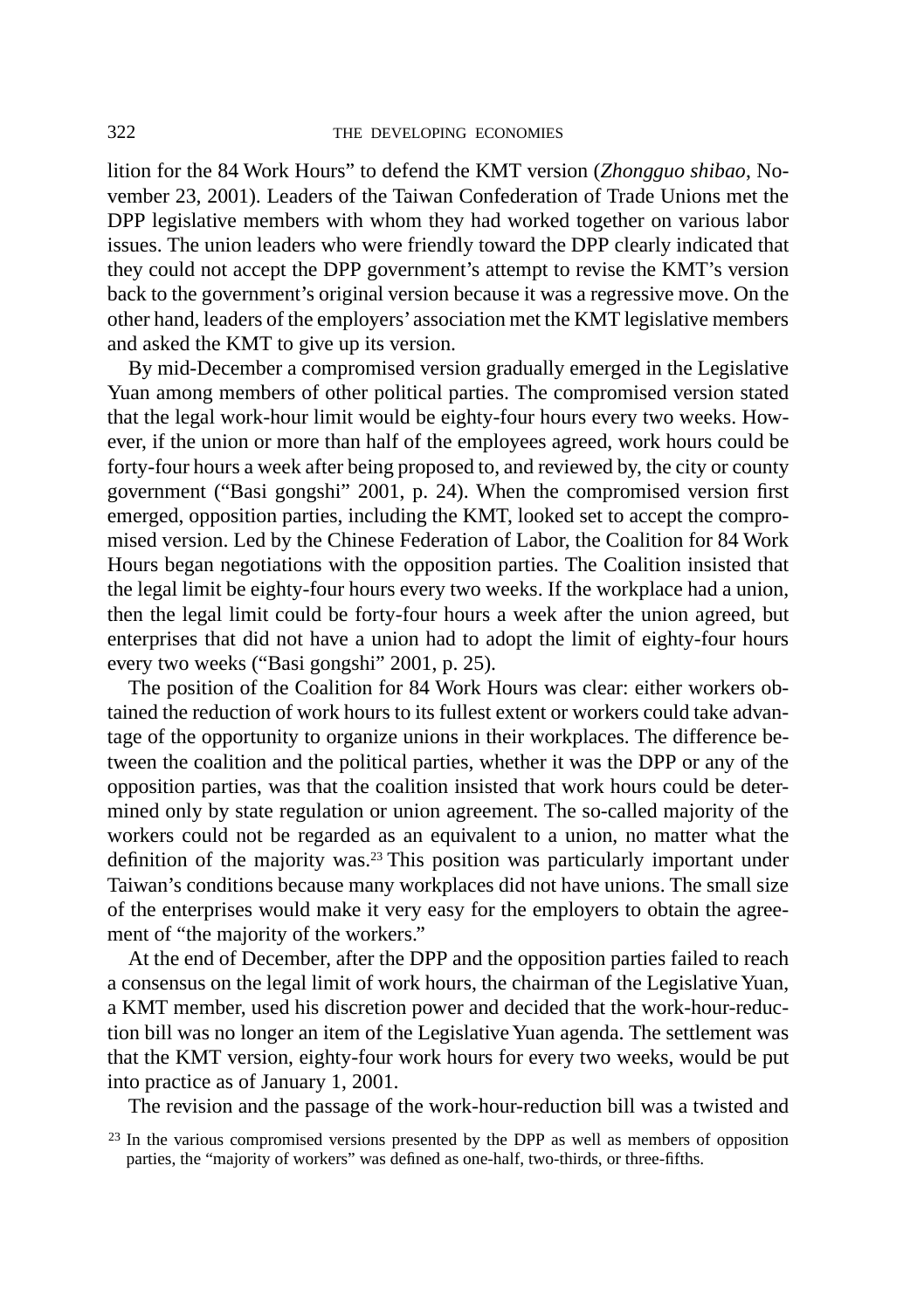#### LABOR MOVEMENT 323

protracted process. It was clear that the labor movement benefited from the struggles between the government and the opposition parties. It was also clear that unions and labor movement organizations had not developed a stable relation with the political parties. The DPP's repeated efforts in overturning the KMT version and the KMT's inconsistency over the work-hour reduction both took place in the face of the opposition of the unions and labor movement organizations. Before the workhour-reduction bill, union leaders and labor activists seldom cooperated with the KMT. However, in the process of defending the passed bill, union leaders and labor activists became the political partners of the KMT as well as of other opposition parties. The KMT's version of the work-hour-reduction bill was defended because union leaders and labor activists successfully maneuvered in the narrow political arena afforded by the power struggles between the DPP and the opposition parties. The success had little to do with the organizational strength of the labor movement.

Half a year after the new work-hour limit was put into practice, labor activists and union cadres found themselves making compromise under the constraint of globalization. In the summer of 2001, in the meetings of the Economic Development Advisory Committee, an ad-hoc committee summoned by President Chen to plan for Taiwan's new development strategy, union cadres agreed to allow employers to have greater flexibility in allocating work hours. Facing the high unemployment rate, they also agreed to lift the restriction on using female workers for night shifts (EDAC 2001). Both changes were previously opposed by the same union cadres. This shows that globalization as an economic trend does exerts a constraining effect on what can be achieved under democracy.

### V. CONCLUSION

Under the trends of democratization and globalization, the Taiwanese labor movement since the 1990s has continuously faced the problem of limited organizational strength, though union leaders and labor activists became more skillful in political maneuvering. Successful political maneuvering can compensate for but cannot replace the lack of organizational strength. Through the cases of union reorganization and the revisions of the Labor Standards Law, it appears that the objectives of the labor movement could be achieved with limited organizational strength, but only under two conditions: when there was a political difference between the major political parties to exploit and when the trend of globalization did not become a countering force.

Reregulation is an ongoing process. The Council of Labor Affairs has been reviewing all the major labor regulations including the Trade Union Law, the Collective Bargaining Law, and the Labor Dispute Mediation Law. With limited organizational strength but with a wider political horizon, the Taiwanese labor movement in the future is likely to allocate more resources to lobbying rather than organizational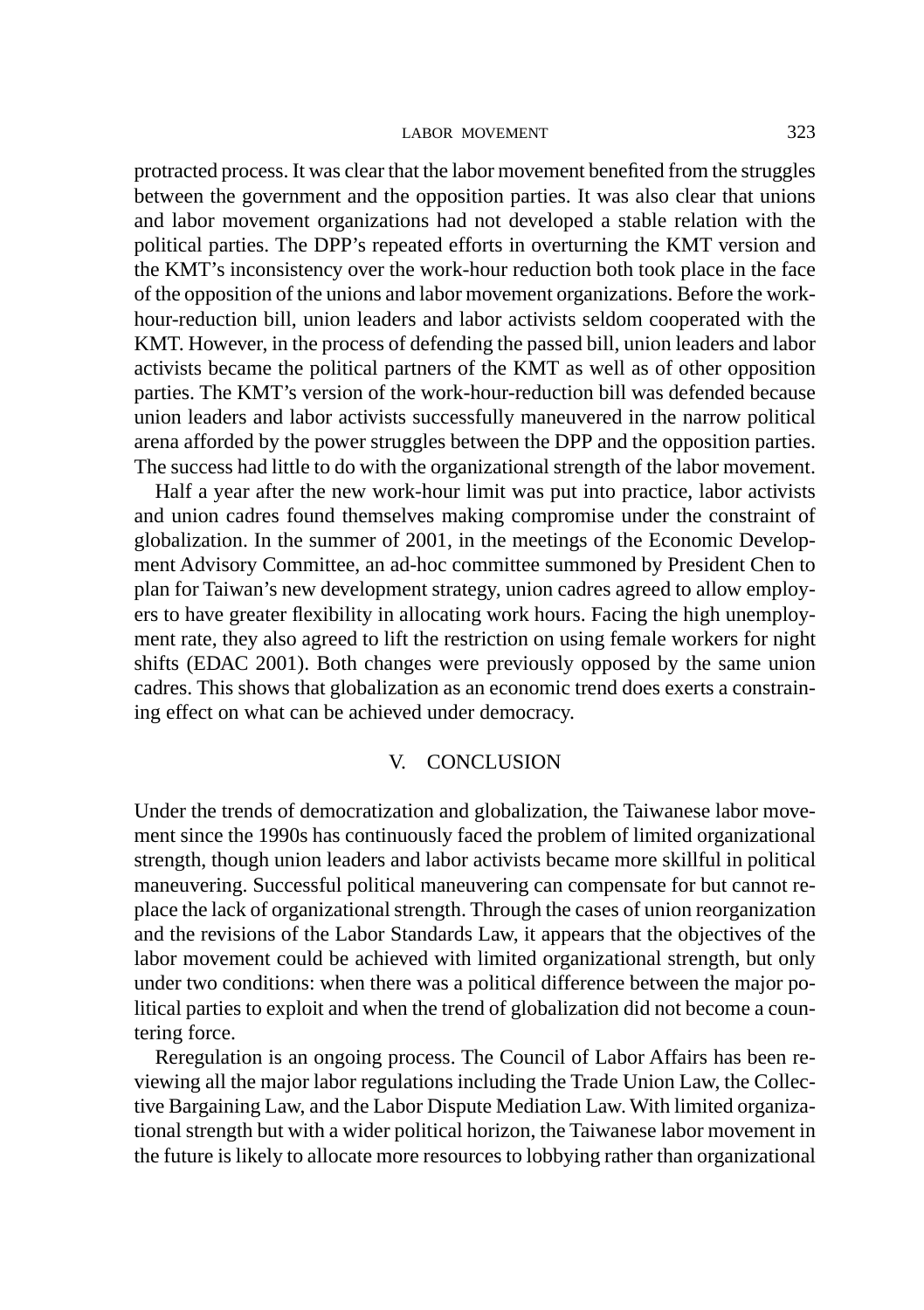work. The risk of this strategy is that the gap within the working class will widen because marginalized workers—such as part-time workers, female workers, and unskilled workers—will have a much harder time to mobilize resources for effective lobbying. The marginalized workers, however, will be affected most by the globalization process. How to bridge the gap between different types of workers thus remains a challenge for the Taiwanese labor movement.

#### **REFERENCES**

- "Basi gongshi huodong dashiji" [The chronology of the activities of the Coalition for 84 Work Hours]. 2001. *Laodong qianxian* 33: 22–27.
- Block, Fred. 1977. "The Ruling Class Does Not Rule." *Socialist Revolution* 33: 6–28.
- Chang, Chin-Fen. 2001. *Taiwan gongying shiye minyinghua: Jingji misi de pipan* [The privatization of state-owned enterprises in Taiwan: A critique of the economic myth]. Taipei: Institute of Sociology, Academia Sinica.
- Chao, Kang. 1991. "Labor, Community, and Movement: A Case Study of Labor Activism in the Far Eastern Chemical Fiber at Hsinpu, Taiwan, 1977–1989." Ph.D. diss., University of Kansas.
- Chao, Yung-Mau, and Michael Y. M. Kau. 1993. "Local Government and Political Development in Taiwan." *In Depth* 3, no. 1: 215–36.
- Chen, Bao-Rong. 1993. Interview by the author. Union Cadre of the Daya Electric Cable Corporation.
- Chen, Ming-tong, and Chu Yun-han. 1992. "Quyuxing lianhe duzhan jingji, difang paixi yu shengyiyuan xuanju: Yixiang shengyiyuan houxuanren beijing ziliao de fenxi" [Locally monopolyzed economy, local factions, and the Taiwan provincial election: An analysis of the background of the candidates for Taiwan provincial election]. *Renwen ji shehui kexue* (Guojia kexue weiyuanhui yanjiu hui) 2, no. 1: 77–96.
- Choi, Jang-Jip. 1989. *Labor and the Authoritarian State: Labor Unions in South Korean Manufacturing Industries, 1961–1980.* Seoul: Korea University Press.
- Council of Labor Affairs. 1993. *Gonghui xiankuang diaocha baogao* [A Survey on the current situation of unions]. Taipei: Council of Labor Affairs
- Directorate-General of Budget, Accounting and Statistics (DGBAS). 2001a. News Release, August 14.
	- ———. 2001b. News Release, November 13.
- Economic Development Advisory Committee (EDAC). 2001. "Jingji fazhan zixun weiyuanhui gongshi zhaiyao" [A summary of the consensus reached in the meetings of Economic Development Advisory Committee]. Taipei: EDAC.
- Fulcher, James. 1988. "On the Explanation of Industrial Relations Diversity: Labour Movements, Employers and the State in Britain and Sweden." *British Journal of Industrial Relations* 26, no. 2: 246–74.
- Golden, Miriam, and Jonas Pontusson, eds. 1992. *Bargaining for Change: Union Politics in North America and Europe.* Ithaca, N.Y.: Cornell University Press.
- Gu, Wa-La. 2001. "Suoduan gongshi douzheng guocheng jiyao" [A summary of the struggle for reduction of work hours]. *Laodong qianxian* 33: 13–18.
- Guo, Guo-Wen. 1998. "Xianshi chanye zonggonghui de chengli" [On the establishment of city/county union federations]. *Laodongzhe* 79: 16–18.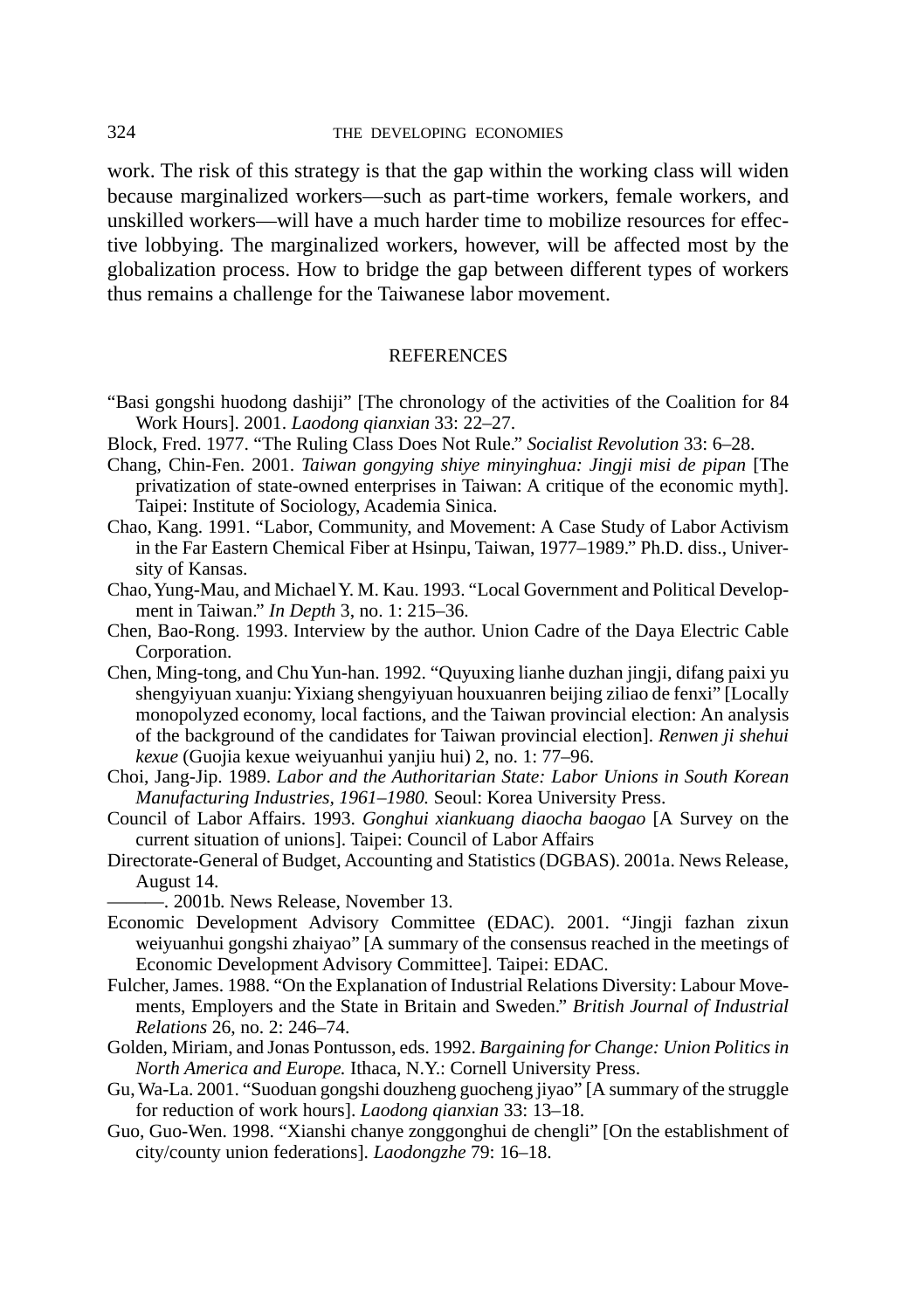- Hirst, Paul, and Johnathan Zeitlin. 1991. "Flexible Specialization versus Post-Fordism: Theory, Evidence, and Policy Implications." *Economy and Society* 20: 1–56.
- Hsu, Ji-Feng. 1999. "Wuoguo gonghui zuzhi canyu zhzhi guocheng zhi tantao: yi yinhangyuan gonghui yu laodong jizhunfa kuoda shiyong weili" [A study on the participation of our country's unions in the political process: Using the example of the Bank Workers' Union and the extension of the application of the Labor Standards Law]. *Renwen ji shehui kexue jikan* 11, no. 3: 395–433.
- Hsu, Zheng-Guang. 1987. "Guojia tonghe zhuyi xia de laogong zhengce" [Labor policy under state corporatism]. Paper presented at the Conference on Industrial Relation, held by Academia Sinica, Taipei, October 14–15.
- Huang, Chang-Ling. 1997. "State Corporatism in Question: Labor Control in South Korea and Taiwan." *Chinese Political Science Review* 28: 25–47.
- ———. 2000. "Neo-mercantilist Policies and Sectoral Politics: Taiwan's Acquiescent Working Class." *Anthropology of Work Review* 21, no. 3: 15–18.
- Huang, Tian-Hou. 1993. Interview by the author. Chief of the Section of Labor Disputes and Mediation, Tainan County Bureau of Labor Affairs.
- Huntington, Samuel. 1991. *The Third Wave: Democratization in the Late Twentieth Century*. Norman, Okla.: University of Oklahoma Press.
- Joseph, Antoine. 1992. "Modes of Class Formation." *British Journal of Sociology* 43, no. 3: 345–71.
- Koo, Hagen. 1989. "The State, Industrial Structure, and Labor Politics: Comparison of Taiwan and South Korea." In *Taiwan: A Newly Industrialized State*, ed. Hsin-Huang Michael Hsiao and Wei-Yuan Cheng. Taipei: National Taiwan University.
- Korea Labor Institute (KLI). 1992. *Major Indicators of Labor Statistics*. Seoul: Korea Labor Institute.
- Kotz, David M. 1994. "The Regulation Theory and the Social Structure of Accumulation Approach." In *Social Structures of Accumulation: the Political Economy of Growth and Crisis*, ed. David M. Kotz, Terrence McDonough, and Michael Reich. New York: Cambridge University Press.
- Kotz, David M.; Terrence McDonough; and Michael Reich, eds. 1994. *Social Structures of Accumulation: The Political Economy of Growth and Crisis*. New York: Cambridge University Press.
- Kuo, Cheng-Tian. 1995. *Grobal Competitiveness and industrial Growth in Taiwan and the Philippines*. Pittsburgh, Pa.: University of Pittsburgh Press.
- Lash, Scott, and John Urry. 1987. *The End of Organized Capitalism*. Cambridge: Polity Press.
- Linz, Juan J., and Alfred Stepan, eds. 1996. *Problems of Democratic Transition and Consolidation: Southern Europe, South America, and Post-Communist Europe*. Baltimore, N.Y.: Johns Hopkins University Press.
- Mainwaring, Scott; Guillermo O'Donnell; and Samuel Valenzuela, eds. 1992. *Issues in Democratic Consolidation: The New South American Democracies in Comparative Perspective*. Notre Dame, Ind.: University of Notre Dame Press.
- Pang, Chien-Kuo. 1990. *Wuoguo laogong yundong fazhan zhi qushi jiqi yinying cuoshi zhi yanjiu* [Research on the development trend of our country's labor movement and the government's response]. Taipei: Research, Development, and Evaluation Commission; Executive Yuan.
- Pestoff, Vitor A. 1995. "Towards a New Swedish Model of Collective Bargaining." In *Em-*